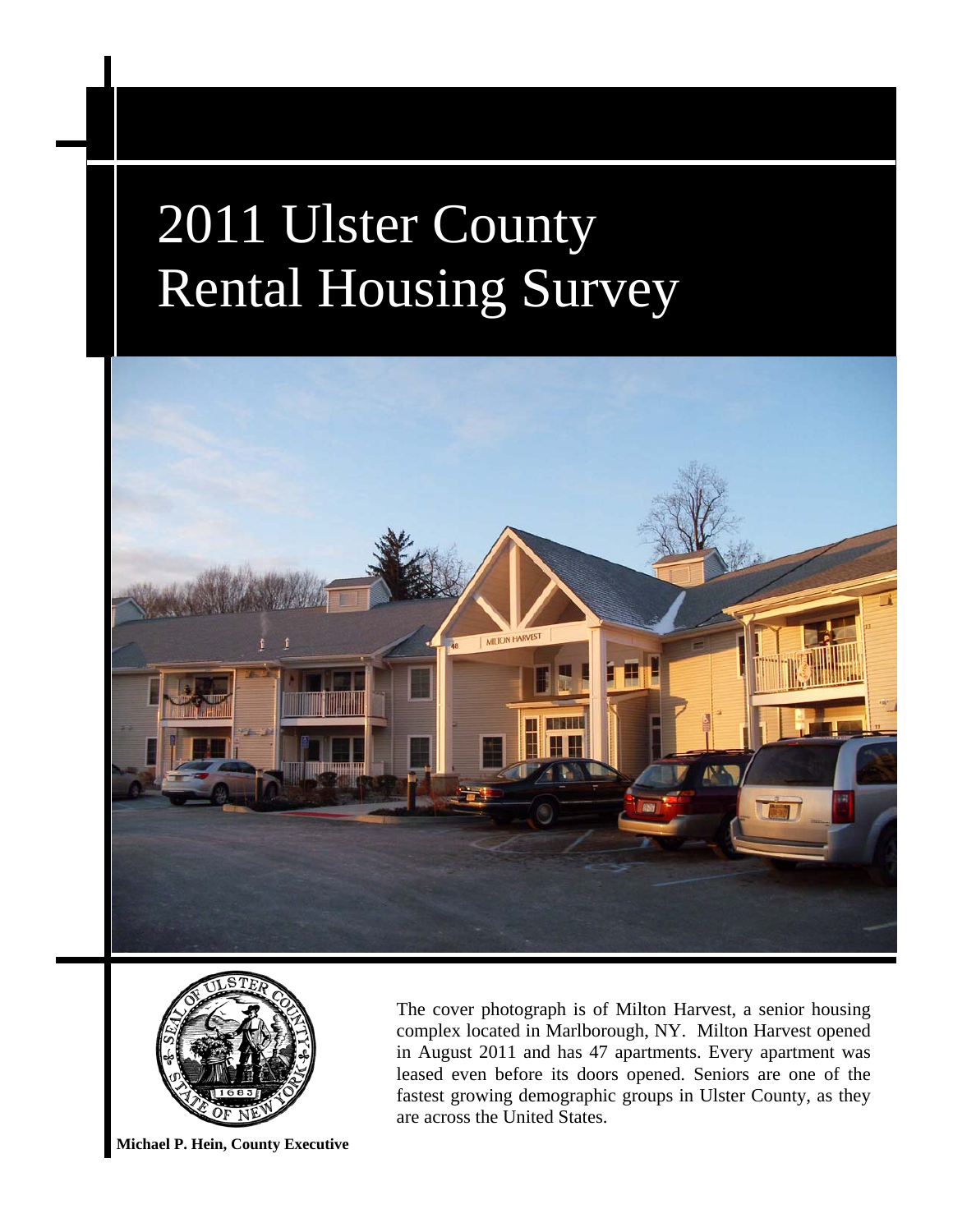**Thank you to all of our Ulster County apartment owners and managers for your participation in the survey. We could not do this without you!** 

**Ulster County Planning Department 244 Fair St. PO Box 1800 Kingston, NY 12402** 

**(845) 340-3340** 

**www.co.ulster.ny.us/planning** 

**December 2013** 

**Dedicated to Virginia Craft**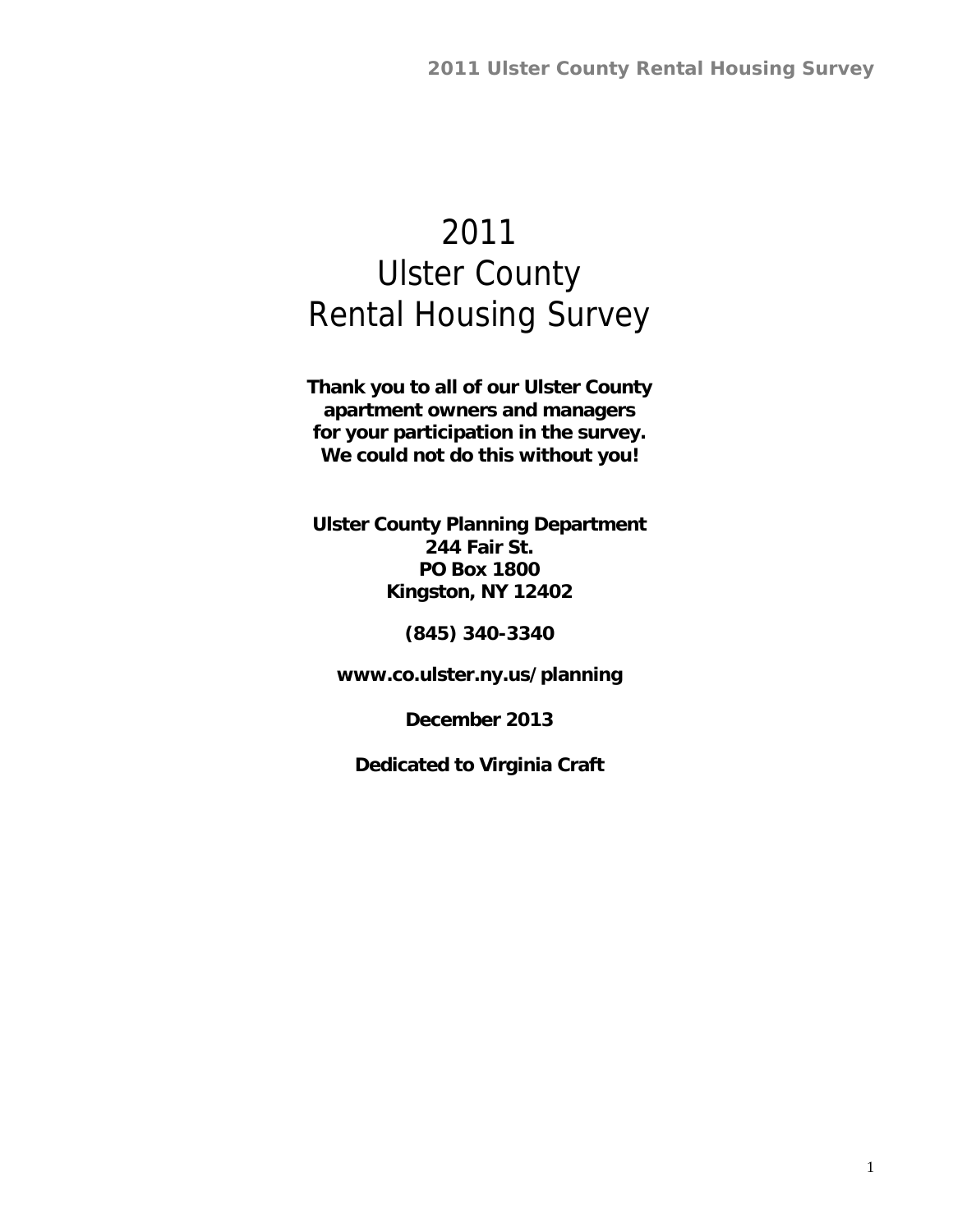#### **Abstract**

- **The 2011 Non-Subsidized Housing Survey was sent to 133 owners/managers. Eighty-one were returned for a response rate of 61.8%, representing 1,851 units.**
- **Average and Median rents of Non-Subsidized Housing for 2010 are:**

|  | Studio \$ 564 (-6.5%)  |  | Studio \$ 565 (-9.6%)    |
|--|------------------------|--|--------------------------|
|  | $1-BR$ \$ 796 (-3.0%)  |  | $1-BR$ \$ 775 (-8.8%)    |
|  | $2-BR$ \$ 959 (-3.5%)  |  | $2-BR$ \$ 950 (-5.0%)    |
|  | $3-BR$ \$1,147 (-1.5%) |  | $3-BR$ \$1,175 no change |

**Percentage changes are relative to 2010 Average and Median rents.** 

**• The hourly wage required to support the Average Rent for Non-Subsidized Housing in 2011 without incurring a rent burden is:** 

| Studio | \$10.85 |
|--------|---------|
| 1-BR   | \$15.31 |
| 2-BR   | \$18.44 |
| 3-BR   | \$22.06 |

- **The vacancy rate, as surveyed, for Non-Subsidized Housing for 2011 is 3.08% with 57 of 1,851 units vacant. This is lower than the 2010 vacancy rate of 3.52%.**
- **The Advertised Rental Housing sample for 2011 was 258 units. This data is primarily obtained from newspaper advertisements.**
- **Average and Median rents of Advertised Rental Housing units for 2011 are:**

| Studio \$591 | $(-1.0\%)$ | <b>Studio \$ 563</b> | $(-4.3%)$   |
|--------------|------------|----------------------|-------------|
| 1-BR \$ 726  | $(+2.6%)$  | $1-BR$ \$ 725        | $(+7.1%)$   |
| 2-BR \$ 885  | $(+3.4\%)$ | $2-BR$ \$ 875        | $(+2.9\%)$  |
| 3-BR \$1074  | $(+1.6%)$  | 3-BR \$1100          | $(+10.0\%)$ |

**Percentage changes are relative to 2010 average rents of Advertised Housing.** 

- **There were 13 vacancies among the County's 2,326 Subsidized Housing units at the time of the survey giving a vacancy rate of 0.56%.**
- **For 2011 waiting times varied in subsidized housing complexes, but generally reported wait times of one or two years. Eleven reported wait times of up to one year. Another ten reported wait times of up to two years. One reported a wait time of up to a year and a half. Two cannot have waiting lists as they house the homeless. Three reported no wait time. Another three had wait times greater than two years, but not more than three. Six had wait times of less than a year, some as short as three months. The rest do not keep wait lists.**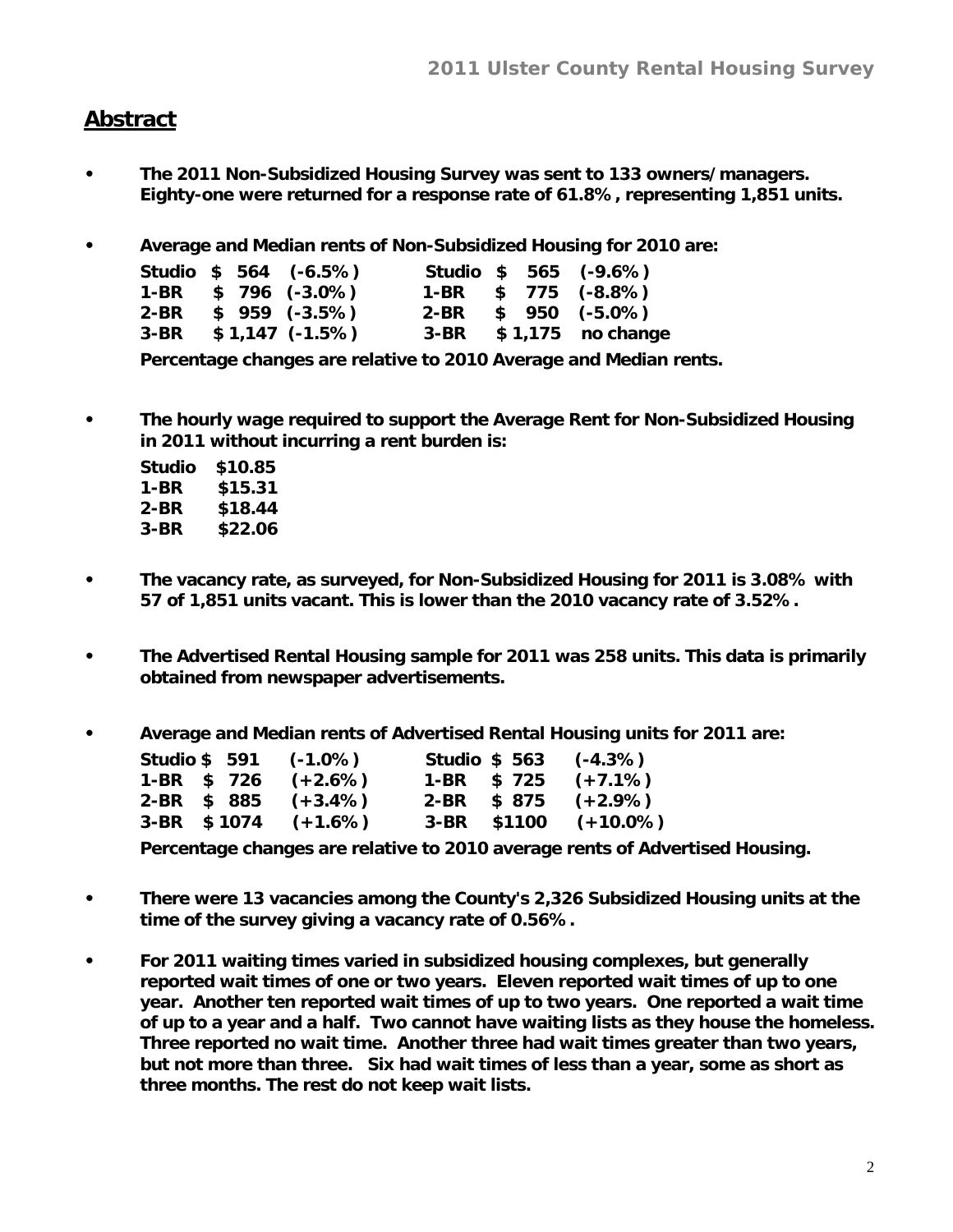# **Introduction**

This is the fourteenth year that the Ulster County Planning Board has undertaken the Rental Housing Survey. More than one quarter of our county's population lives in rental housing. The 2010 U.S. Decennial Census had 48,189 or 26.4% of the County's population living in rental housing. It represents the housing choice of necessity for many low and moderate income households.

This report presents fundamental information about the rental housing market in Ulster County. The survey develops information on supply, cost and affordability of housing rentals. Three categories of housing units are included: **Non-Subsidized Housing, Advertised Rental Housing and Subsidized Housing.** 

# **Methodology**

**Non-Subsidized Housing** information is derived from responses to the Ulster County Rental Housing Survey Questionnaire. The questionnaire asks for the following information:

- Number of units by size ( $#$  bedrooms)
- Average rent for each apartment size
- Utilities included in the rent
- Number of vacancies in each
- Estimated waiting time to availability
- If waiting list was kept and if not, why?
- Number/type of units set aside for seniors/disabled

The number of questionnaires sent has varied each year as the survey evolved. It began with 32 and grew to as many as 321 in 2002. For the 2011 Survey, 131 questionnaires were sent.

Attention has been paid to receive responses from municipalities that have been under-represented in previous years. Our goal is to correlate the percentage of units in the survey sample for each municipality with the corresponding percentage of actual rental units to make the survey a true representative sample for the entire county. As we are dependent on the voluntary cooperation of our landlords and property managers, it doesn't always come out perfectly. In addition, the survey has consistently reached out to major housing complexes in each municipality.

For 2011, responses were received from 81 entities, a response rate of 61.8%, down slightly from the 2010 response rate of 64.7% for 86 responses out of 133 sent.

**Advertised Rental Housing** results originate from data contained in the **RUPCO** (Rural Ulster Preservation Co.) **Rent Reasonableness Comparison Log**. This data is compiled predominantly from advertisements of available rental units from **The Daily Freeman** and the **Woodstock Times**. A portion of the listings are received by phone from landlords or rental agents. **The Comparison Log** provides the following information for each rental unit:

- Building type (1-Family, Mobile Home, Apt.)
- Number of bedrooms
- Rental amount
- Inventory of utilities included in the rent
- Location
- Phone number of contact person
- Date available
- Source (ad, phone call)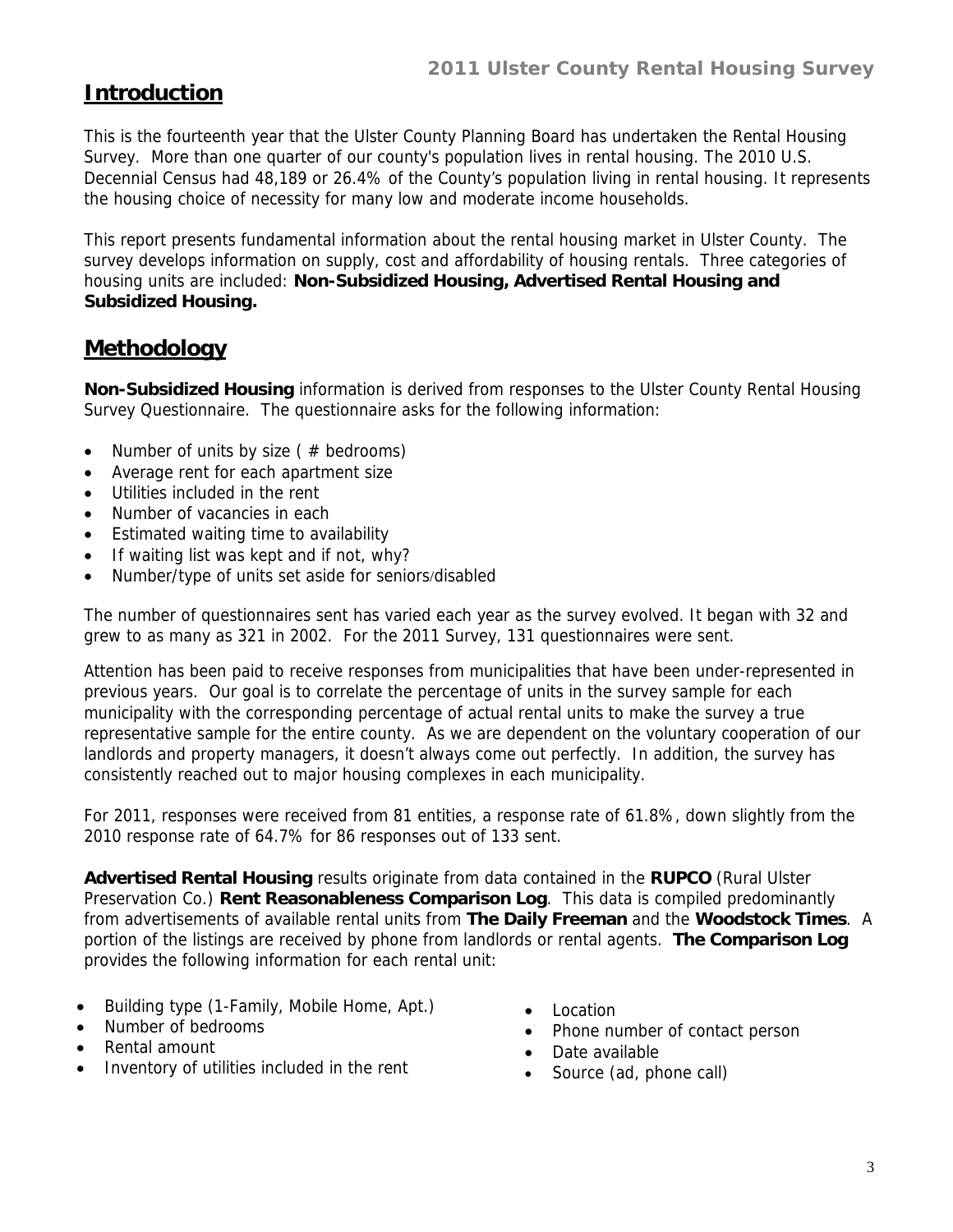**Subsidized Housing** data originates from responses to the Ulster County Housing Survey Questionnaire and/or phone inquiries to update vacancy and waiting list data. Subsidized housing providers are asked to provide the same information as the Non-Subsidized Housing Questionnaire with some modification. As rental amounts for subsidized units are predicated on subsidy regulations, tenant income, family size and certain expenses, rental amounts were not obtained. Additional information requested of subsidized housing providers was:

- Tenant income limits
- Target populations served (seniors, disabled, homeless, single parent)

### **Who Rents in Ulster County?**

According to **American Community Survey 2009 – 2011 Three Year Estimates,** renters in Ulster County comprise many different household types. The following table illustrates the numbers and types of households of Ulster County renters.

| <b>Renter Occupied Units</b>                 |                                          |                                                          |        |  |  |  |  |  |  |
|----------------------------------------------|------------------------------------------|----------------------------------------------------------|--------|--|--|--|--|--|--|
|                                              |                                          |                                                          |        |  |  |  |  |  |  |
|                                              | by Household Type                        |                                                          |        |  |  |  |  |  |  |
|                                              |                                          | American Community Survey 2009-2011 Three Year Estimates |        |  |  |  |  |  |  |
| <b>Family households</b>                     | 10,318                                   | <b>Non-family households</b>                             | 11,064 |  |  |  |  |  |  |
|                                              |                                          |                                                          |        |  |  |  |  |  |  |
| <b>Married-couple family</b>                 | 4,675                                    | Householder living alone                                 | 8,591  |  |  |  |  |  |  |
| Hholder age 15 - 34                          | 1,605                                    | Hholder age 15 - 34                                      | 1,231  |  |  |  |  |  |  |
| Hholder age 35 - 64                          | 2,282                                    | Hholder age 35 - 64                                      | 4,730  |  |  |  |  |  |  |
| Hholder age 65 +<br>Hholder age 65 +<br>788  |                                          |                                                          |        |  |  |  |  |  |  |
| Male hholder, no wife present                | 1,408<br><b>Hholder not living alone</b> |                                                          |        |  |  |  |  |  |  |
| Hholder age 15 - 34                          | 511                                      | Hholder age 15 - 34                                      | 1,394  |  |  |  |  |  |  |
| Hholder age 35 - 64                          | 874                                      | Hholder age 35 - 64                                      | 866    |  |  |  |  |  |  |
| Hholder age 65 +                             | 23                                       | Hholder age 65 +                                         | 213    |  |  |  |  |  |  |
| Fem. hholder, no husb. present               | 4,235                                    |                                                          |        |  |  |  |  |  |  |
| Hholder age 15 - 34                          | 1,614                                    |                                                          |        |  |  |  |  |  |  |
| Hholder age 35 - 64                          | 2,565                                    |                                                          |        |  |  |  |  |  |  |
| Hholder age 65 +                             | 56                                       |                                                          |        |  |  |  |  |  |  |
|                                              |                                          |                                                          |        |  |  |  |  |  |  |
| <b>Total Ulster County Renter Households</b> |                                          |                                                          | 21,382 |  |  |  |  |  |  |
| <b>Total Ulster County Renter Persons</b>    |                                          |                                                          | 48,176 |  |  |  |  |  |  |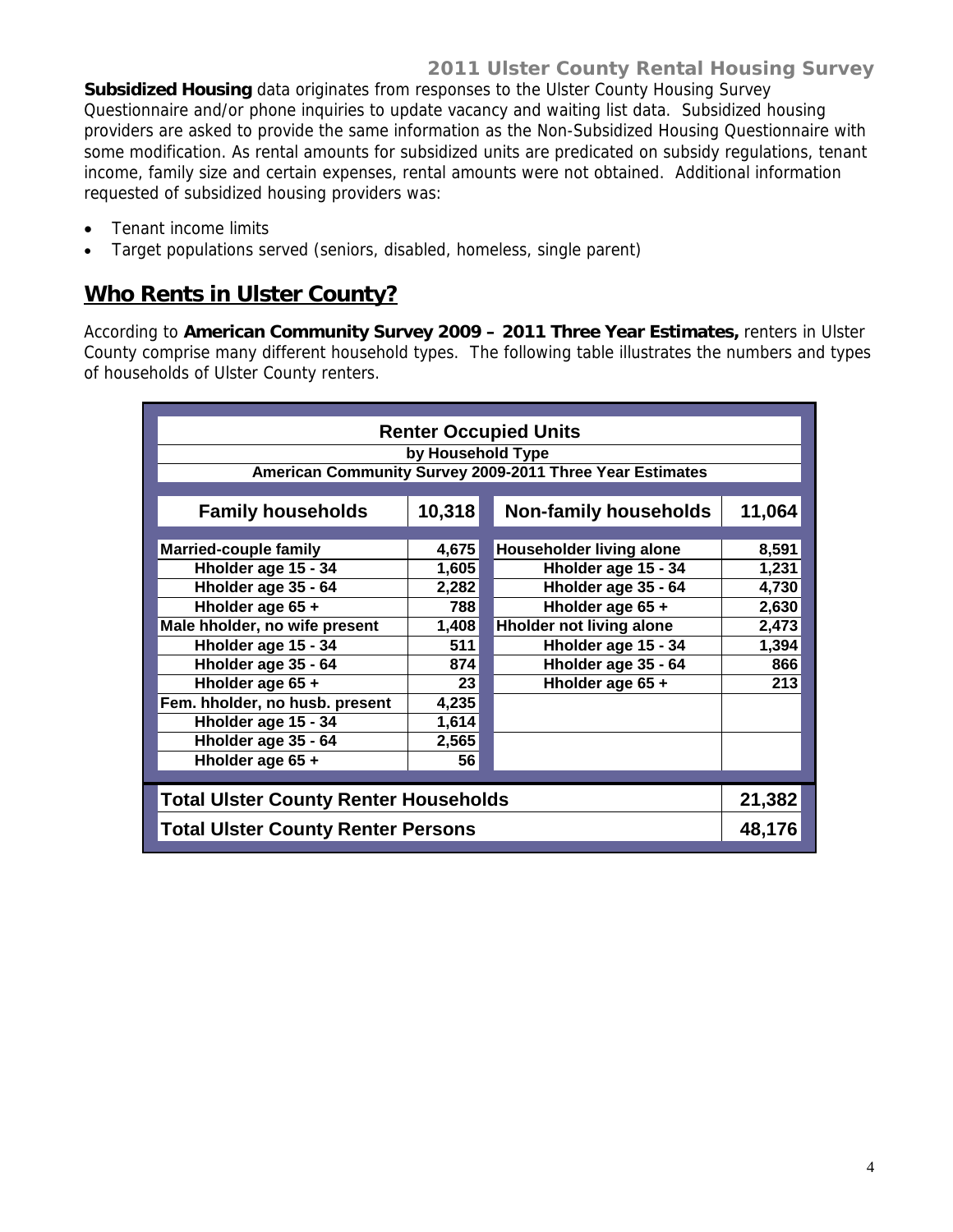### **Census Data**

|                     |              |              | 2010 Census Rental - 2011 Survey Sample Comparison |                 |                |              |                           |           |              |
|---------------------|--------------|--------------|----------------------------------------------------|-----------------|----------------|--------------|---------------------------|-----------|--------------|
|                     |              |              |                                                    | by Municipality |                |              |                           |           |              |
|                     |              |              | <b>Census Data</b>                                 |                 |                |              | <b>Rental Survey Data</b> |           |              |
| <b>Municipality</b> | Housing      | Rental       | % Rentals                                          | %County         | Non-S.         | Advtsd.      | Subs.                     | Total     | %Survey      |
|                     | <b>Units</b> | <b>Units</b> | in Muni.                                           | Rentals         | <b>Units</b>   | <b>Units</b> | <b>Units</b>              | in Survey | <b>Units</b> |
|                     |              |              |                                                    |                 |                |              |                           |           |              |
| <b>Denning</b>      | 531          | 64           | 12.1%                                              | 0.3%            |                | 1            |                           | 1         | 0.0%         |
| <b>Esopus</b>       | 3,969        | 1,031        | 26.0%                                              | 4.5%            | 8              | 8            | 80                        | 96        | 2.2%         |
| Gardiner            | 2,610        | 534          | 20.5%                                              | 2.3%            | 9              |              |                           | 9         | 0.2%         |
| Hardenburgh         | 344          | 31           | 9.0%                                               | 0.1%            |                |              |                           |           | 0.0%         |
| Hurley              | 3,069        | 399          | 13.0%                                              | 1.7%            | 6              | 3            |                           | 9         | 0.2%         |
| Kingston (C)        | 11,147       | 5,897        | 52.9%                                              | 25.8%           | 892            | 132          | 937                       | 1,961     | 44.2%        |
| Kingston (T)        | 432          | 60           | 13.9%                                              | 0.3%            |                |              |                           |           | 0.0%         |
| Lloyd               | 4,419        | 1,362        | 30.8%                                              | 6.0%            | 128            | 5            | 51                        | 184       | 4.1%         |
| <b>Marbletown</b>   | 2,989        | 482          | 16.1%                                              | 2.1%            | 9              | 5            |                           | 14        | 0.3%         |
| Marlborough         | 3,644        | 1,084        | 29.7%                                              | 4.7%            | 14             | 1            | 113                       | 128       | 2.9%         |
| <b>New Paltz</b>    | 6,828        | 3,399        | 49.8%                                              | 14.9%           | 96             | 1            | 186                       | 283       | 6.4%         |
| Olive               | 2,498        | 423          | 16.9%                                              | 1.9%            | 5              | 9            | 19                        | 33        | 0.7%         |
| Plattekill          | 4,242        | 1,174        | 27.7%                                              | 5.1%            | 33             | 3            |                           | 36        | 0.8%         |
| <b>Rochester</b>    | 4,019        | 707          | 17.6%                                              | 3.1%            |                | 5            | 9                         | 14        | 0.3%         |
| Rosendale           | 2,897        | 742          | 25.6%                                              | 3.2%            | 55             | 10           | 40                        | 105       | 2.4%         |
| <b>Saugerties</b>   | 11,108       | 3,748        | 33.7%                                              | 16.4%           | 147            | 22           | 266                       | 435       | 9.8%         |
| Shandaken           | 2,776        | 519          | 18.7%                                              | 2.3%            | 22             | 12           | 24                        | 58        | 1.3%         |
| Shawangunk          | 4,333        | 883          | 20.4%                                              | 3.9%            | $\overline{2}$ | 1            | 24                        | 27        | 0.6%         |
| <b>Ulster</b>       | 5,368        | 1,574        | 29.3%                                              | 6.9%            | 255            | 20           | 262                       | 537       | 12.1%        |
| Wawarsing           | 8,056        | 2,785        | 34.6%                                              | 12.2%           | 137            | 19           | 291                       | 447       | 10.1%        |
| Woodstock           | 4.157        | 793          | 19.1%                                              | 3.5%            | 33             | 1            | 24                        | 58        | 1.3%         |
| <b>Total</b>        | 89,436       | 27,691       | 29.4%                                              | 100%            | 1,851          | 258          | 2,326                     | 4,435     | 100%         |

The chart below compares 2010 Census rental housing data with the 2011 Rental Survey sample.

Municipalities with high percentages of rental units vs. homeowner units include the City of Kingston and the Towns of Lloyd and Marlborough, Town and Village of New Paltz and Wawarsing, which includes Ellenville.

Municipalities that have highest number of rental units include the City of Kingston and Town and Village of New Paltz, Town and Village of Saugerties and Wawarsing, which includes Ellenville. These municipalities account for more than half of all rental units in Ulster County.

This year's survey sample is overrepresented in the City of Kingston and the Town of Ulster. It is underrepresented in Esopus, Gardiner, Hurley, Lloyd, Marbletown, Marlborough, New Paltz (town and village), Plattekill, Rochester, Saugerties (town and village), Shawangunk and Woodstock.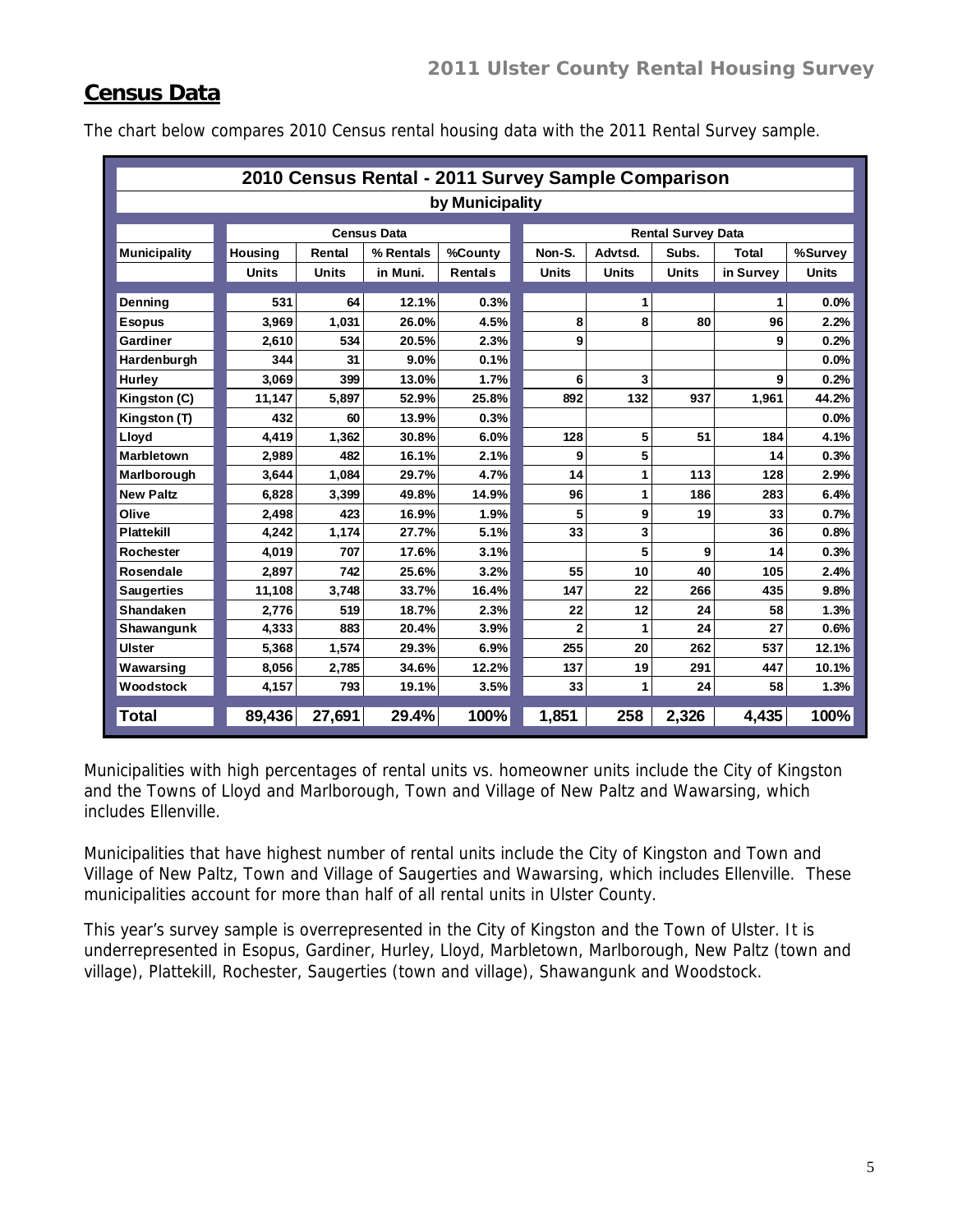#### **Non-Subsidized Housing**

**Non-Subsidized Housing** units are rental housing units, regardless of the number of units in the structure, that did not receive government assistance for their construction and do not have rental rates based on income eligibility.

| <b>2011 Non-Subsidized Apartments</b><br><b>Sample by Municipality / Unit Size</b> |                    |               |              |              |                |       |  |  |  |  |  |  |
|------------------------------------------------------------------------------------|--------------------|---------------|--------------|--------------|----------------|-------|--|--|--|--|--|--|
| <b>Municipality</b>                                                                | <b>Total Units</b> | <b>Studio</b> | 1 BR         | 2 BR         | 3 BR           | 4+ BR |  |  |  |  |  |  |
|                                                                                    |                    |               |              |              |                |       |  |  |  |  |  |  |
| <b>Esopus</b>                                                                      | 8                  |               | 5            | 3            |                |       |  |  |  |  |  |  |
| Gardiner                                                                           | 9                  |               | 7            | $\mathbf{2}$ |                |       |  |  |  |  |  |  |
| <b>Hurley</b>                                                                      | 6                  |               | $\mathbf{2}$ | 4            |                |       |  |  |  |  |  |  |
| Kingston (C)                                                                       | 892                | 15            | 415          | 368          | 29             | 65    |  |  |  |  |  |  |
| Lloyd                                                                              | 128                | 6             | 51           | 62           | 9              |       |  |  |  |  |  |  |
| Marbletown                                                                         | 9                  | 1             | 6            | $\mathbf{2}$ |                |       |  |  |  |  |  |  |
| Marlborough                                                                        | 14                 | 1             | 13           |              |                |       |  |  |  |  |  |  |
| <b>New Paltz</b>                                                                   | 96                 |               | 28           | 40           | 8              | 20    |  |  |  |  |  |  |
| Olive                                                                              | 5                  |               | $\mathbf{2}$ | 3            |                |       |  |  |  |  |  |  |
| <b>Plattekill</b>                                                                  | 33                 | 1             | 6            | 26           |                |       |  |  |  |  |  |  |
| Rosendale                                                                          | 55                 | 4             | 26           | 21           | 3              | 1     |  |  |  |  |  |  |
| <b>Saugerties</b>                                                                  | 147                | 17            | 83           | 44           | 3              |       |  |  |  |  |  |  |
| Shandaken                                                                          | 22                 | 3             | 8            | 9            | $\overline{2}$ |       |  |  |  |  |  |  |
| Shawangunk                                                                         | $\mathfrak{p}$     |               | 1            | 1            |                |       |  |  |  |  |  |  |
| Ulster                                                                             | 255                | 19            | 101          | 100          | 9              | 46    |  |  |  |  |  |  |
| Wawarsing                                                                          | 137                | 4             | 30           | 100          | 3              |       |  |  |  |  |  |  |
| Woodstock                                                                          | 33                 | 17            | 11           | 4            | 1              |       |  |  |  |  |  |  |
|                                                                                    |                    |               |              |              |                |       |  |  |  |  |  |  |
| Total                                                                              | 1,851              | 88            | 795          | 789          | 67             | 132   |  |  |  |  |  |  |
| % of Total                                                                         |                    | 4.8%          | 42.9%        | 42.6%        | 3.6%           | 7.1%  |  |  |  |  |  |  |

Distribution of apartments by unit size shows that 90.3% of the apartments have two or fewer bedrooms. Only 9.7% of the total units have three bedrooms or more or were two-bedroom units with a den or office. Survey results include one four- bedroom unit. Nonsubsidized rental housing units include townhouses in Ulster.

Survey results for 2011 include 27 one-bedroom units with a den in Kingston and 9 such units in Ulster. Kingston also has 38 two-bedroom units with a den. New Paltz has 20 two-bedroom units with an office.

The table below gives 2011 average and median rent by municipality by bedroom count. These calculations were done without regard to the number or type of utilities included.

|                      | <b>Non-Subsidized Apartments</b> |           |                                 |           |           |                                                          |                        |  |  |  |  |  |
|----------------------|----------------------------------|-----------|---------------------------------|-----------|-----------|----------------------------------------------------------|------------------------|--|--|--|--|--|
|                      |                                  |           |                                 |           |           | 2011 Average and Median Rent by Municipality / Unit Size |                        |  |  |  |  |  |
|                      |                                  |           |                                 |           |           |                                                          |                        |  |  |  |  |  |
| <b>Municipality</b>  | # Units                          |           | <b>Studios</b><br><b>Median</b> |           | 1 BR      | 2 BR                                                     | 3 BR                   |  |  |  |  |  |
|                      |                                  | Avg       |                                 | Avg       | Median    | Median<br>Avg                                            | Median<br>Avg          |  |  |  |  |  |
| <b>Esopus</b>        | 8                                |           |                                 | \$<br>725 | \$<br>725 | \$<br>\$<br>850<br>850                                   |                        |  |  |  |  |  |
| Gardiner             | 9                                |           |                                 | \$<br>706 | 700<br>\$ | \$<br>1,313<br>\$<br>1,313                               |                        |  |  |  |  |  |
| <b>Hurley</b>        | 6                                |           |                                 | \$<br>788 | 788<br>\$ | \$<br>775<br>844<br>\$                                   |                        |  |  |  |  |  |
| Kingston (C)         | 892                              | \$<br>642 | \$<br>650                       | \$<br>824 | \$<br>790 | \$<br>989<br>\$1,010                                     | \$1,169<br>\$1,175     |  |  |  |  |  |
| Lloyd                | 128                              | \$<br>548 | \$<br>578                       | \$<br>771 | 795<br>S  | \$<br>1,023<br>\$1,095                                   | \$1,300<br>\$1,300     |  |  |  |  |  |
| <b>Marbletown</b>    | 9                                | \$<br>650 | \$<br>650                       | \$<br>718 | 718<br>\$ | \$1,000<br>\$1,000                                       |                        |  |  |  |  |  |
| Marlborough          | 14                               | \$<br>650 | 650<br>S                        | \$<br>704 | 769<br>S  |                                                          |                        |  |  |  |  |  |
| <b>New Paltz</b>     | 96                               |           |                                 | \$<br>940 | \$<br>940 | \$<br>1,070<br>\$<br>1,085                               | \$1,125<br>\$1,125     |  |  |  |  |  |
| Olive                | 5                                |           |                                 | \$<br>670 | 670<br>\$ | 850<br>\$<br>\$<br>850                                   |                        |  |  |  |  |  |
| <b>Plattekill</b>    | 33                               | \$<br>550 | 550<br>\$                       | \$<br>800 | 800<br>\$ | 975<br>\$<br>\$<br>975                                   |                        |  |  |  |  |  |
| Rosendale            | 55                               | \$<br>566 | \$<br>583                       | \$<br>752 | 750<br>S  | \$<br>808<br>825<br>\$                                   | \$<br>950<br>950<br>\$ |  |  |  |  |  |
| <b>Saugerties</b>    | 147                              | \$<br>589 | 579<br>Ŝ.                       | \$<br>718 | 700<br>S  | \$<br>855<br>825<br>\$                                   | \$<br>992<br>925<br>\$ |  |  |  |  |  |
| <b>Shandaken</b>     | 22                               | \$<br>465 | 465<br>\$                       | \$<br>625 | 550<br>\$ | \$<br>726<br>710<br>\$                                   | \$<br>865<br>\$<br>865 |  |  |  |  |  |
| Shawangunk           | $\overline{2}$                   |           |                                 | \$<br>625 | 625<br>S  | \$<br>850<br>850<br>S                                    |                        |  |  |  |  |  |
| <b>Ulster</b>        | 255                              | \$<br>582 | \$<br>550                       | \$<br>838 | \$<br>895 | \$<br>1,028<br>\$<br>1,045                               | \$<br>1,245<br>\$1,245 |  |  |  |  |  |
| Wawarsing            | 137                              | \$<br>431 | 400<br>S                        | \$<br>635 | 650<br>S  | \$<br>817<br>825<br>S                                    | \$<br>883<br>925<br>S  |  |  |  |  |  |
| Woodstock            | 33                               | \$<br>495 | 560<br>\$                       | \$<br>640 | 700<br>\$ | \$<br>764<br>735<br>\$                                   | \$<br>800<br>\$<br>800 |  |  |  |  |  |
|                      |                                  |           |                                 |           |           |                                                          |                        |  |  |  |  |  |
| <b>Ulster County</b> | 1,851                            | \$<br>564 | 565<br>\$                       | \$<br>796 | 775<br>\$ | \$<br>959<br>950<br>\$                                   | \$1,147<br>\$1,175     |  |  |  |  |  |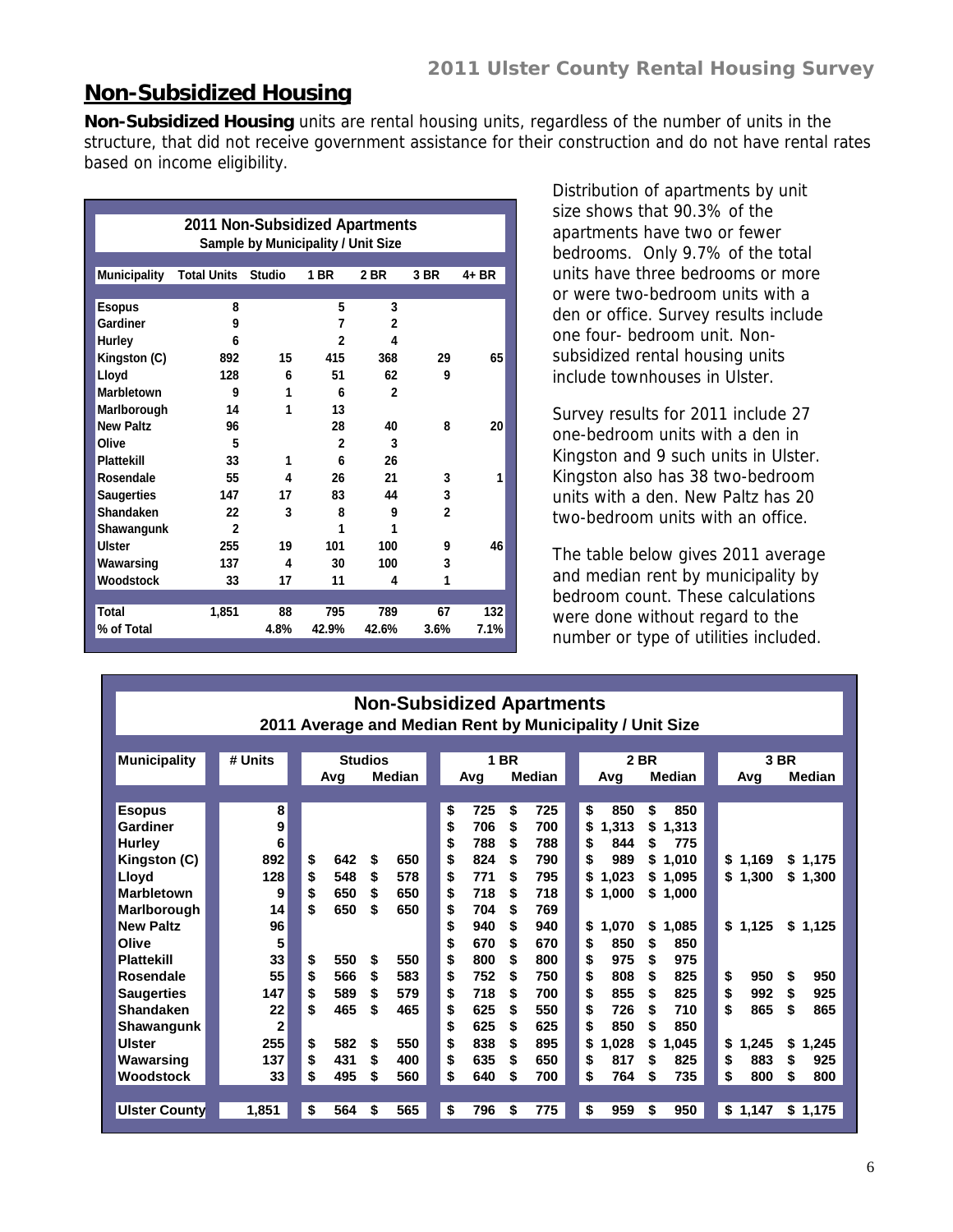| <b>Non-Subsidized Apartments</b><br><b>Average Rent Over Time</b> |               |         |    |         |         |       |         |       |  |  |
|-------------------------------------------------------------------|---------------|---------|----|---------|---------|-------|---------|-------|--|--|
| Year / Unit Size                                                  | <b>Studio</b> |         |    | 1 BR    |         | 2 BR  |         | 3 BR  |  |  |
| 1997                                                              | \$            | 438     | \$ | 544     | \$      | 653   | \$      | 732   |  |  |
| 1998                                                              | \$            | 500     | \$ | 580     | \$      | 662   | \$      | 739   |  |  |
| 2000                                                              | \$            | 495     | \$ | 599     | \$      | 716   | \$      | 766   |  |  |
| 2001                                                              | \$            | 459     | \$ | 605     | \$      | 733   | \$      | 769   |  |  |
| 2002                                                              | \$            | 467     | \$ | 622     | \$      | 744   | \$      | 823   |  |  |
| 2003                                                              | \$            | 491     | \$ | 675     | \$      | 810   | \$      | 941   |  |  |
| 2004                                                              | \$            | 512     | \$ | 700     | \$      | 838   | \$      | 994   |  |  |
| 2005                                                              | \$            | 527     | \$ | 732     | \$      | 880   | \$      | 1,063 |  |  |
| 2006                                                              | \$            | 549     | \$ | 752     | \$      | 916   | \$      | 1,095 |  |  |
| 2007                                                              | \$            | 562     | \$ | 763     | \$      | 932   | \$      | 1,129 |  |  |
| 2008                                                              | \$            | 592     | \$ | 779     | \$      | 961   | \$      | 1,108 |  |  |
| 2009                                                              | \$            | 567     | \$ | 786     | \$      | 966   | \$      | 1,119 |  |  |
| 2010                                                              | \$            | 603     | \$ | 821     | \$      | 994   | \$      | 1,165 |  |  |
| 2011                                                              | \$            | 564     | \$ | 796     | \$      | 959   | \$      | 1,147 |  |  |
|                                                                   |               |         |    |         |         |       |         |       |  |  |
| % Chg. '10-'11                                                    |               | $-6.5%$ |    | $-3.0%$ | $-3.5%$ |       | $-1.5%$ |       |  |  |
| % Chg. '97 -'11                                                   |               | 28.8%   |    | 46.3%   |         | 46.9% |         | 56.7% |  |  |

Average rents decreased for non-subsidized rental units from 2010 to 2011. Median rents decreased correspondingly except for three-bedroom units, which remained the same.

The 2011 Survey had fewer respondents from New Paltz than in years past, which is one possible reason average rents are lower for 2011. Average rents for 2011 are comparable to 2008 and 2009 levels.

The average rents for one- and two-bedroom units continue to outpace the rate of inflation in 1997 constant dollars. Even with the absence of rental figures from New Paltz, the average rent for one-bedroom apartments rose 4.9% above the rate of inflation, and twobedroom apartments, 5.3%.

From 2010 to 2011, the demand for studio apartments decreased the most at 6.5%. Three-bedroom units saw the smallest decrease at 1.5%. Rents for threebedroom apartments have increased at a rate much lower than the rate of inflation.

| <b>Non-Subsidized Apartments</b><br><b>Median Rent Over Time</b> |    |               |    |             |    |          |    |          |  |  |  |  |
|------------------------------------------------------------------|----|---------------|----|-------------|----|----------|----|----------|--|--|--|--|
| Year / Unit Size                                                 |    | <b>Studio</b> |    | <b>1 BR</b> |    | 2 BR     |    | 3 BR     |  |  |  |  |
|                                                                  |    |               |    |             |    |          |    |          |  |  |  |  |
| 2000                                                             | \$ | 485           | \$ | 604         | \$ | 710      | \$ | 750      |  |  |  |  |
| 2001                                                             | \$ | 475           | \$ | 615         | \$ | 735      | \$ | 805      |  |  |  |  |
| 2002                                                             | \$ | 475           | \$ | 605         | \$ | 750      | \$ | 865      |  |  |  |  |
| 2003                                                             | \$ | 525           | \$ | 695         | \$ | 830      | \$ | 950      |  |  |  |  |
| 2004                                                             | \$ | 525           | \$ | 725         | \$ | 850      | \$ | 1,000    |  |  |  |  |
| 2005                                                             | \$ | 550           | \$ | 775         | \$ | 900      | \$ | 1,100    |  |  |  |  |
| 2006                                                             | \$ | 550           | \$ | 775         | \$ | 935      | \$ | 1,100    |  |  |  |  |
| 2007                                                             | \$ | 550           | \$ | 756         | \$ | 960      | \$ | 1,100    |  |  |  |  |
| 2008                                                             | \$ | 588           | \$ | 780         | \$ | 975      | \$ | 1,155    |  |  |  |  |
| 2009                                                             | \$ | 565           | \$ | 780         | \$ | 990      | \$ | 1,155    |  |  |  |  |
| 2010                                                             | \$ | 625           | \$ | 850         | \$ | 1,000    | \$ | 1,175    |  |  |  |  |
| 2011                                                             | \$ | 565           | \$ | 775         | \$ | 950      | \$ | 1,175    |  |  |  |  |
|                                                                  |    |               |    |             |    |          |    |          |  |  |  |  |
| % Chg. '10-'11                                                   |    | $-9.6%$       |    | $-8.8%$     |    | $-5.0%$  |    | $0.0\%$  |  |  |  |  |
| % Chg. '00 -'11                                                  |    | 16.5%         |    | 28.3%       |    | 33.8%    |    | 56.7%    |  |  |  |  |
| 2011 Income Required<br>w/out Rent Burden                        |    | \$22,600      |    | \$31,000    |    | \$38,000 |    | \$47,000 |  |  |  |  |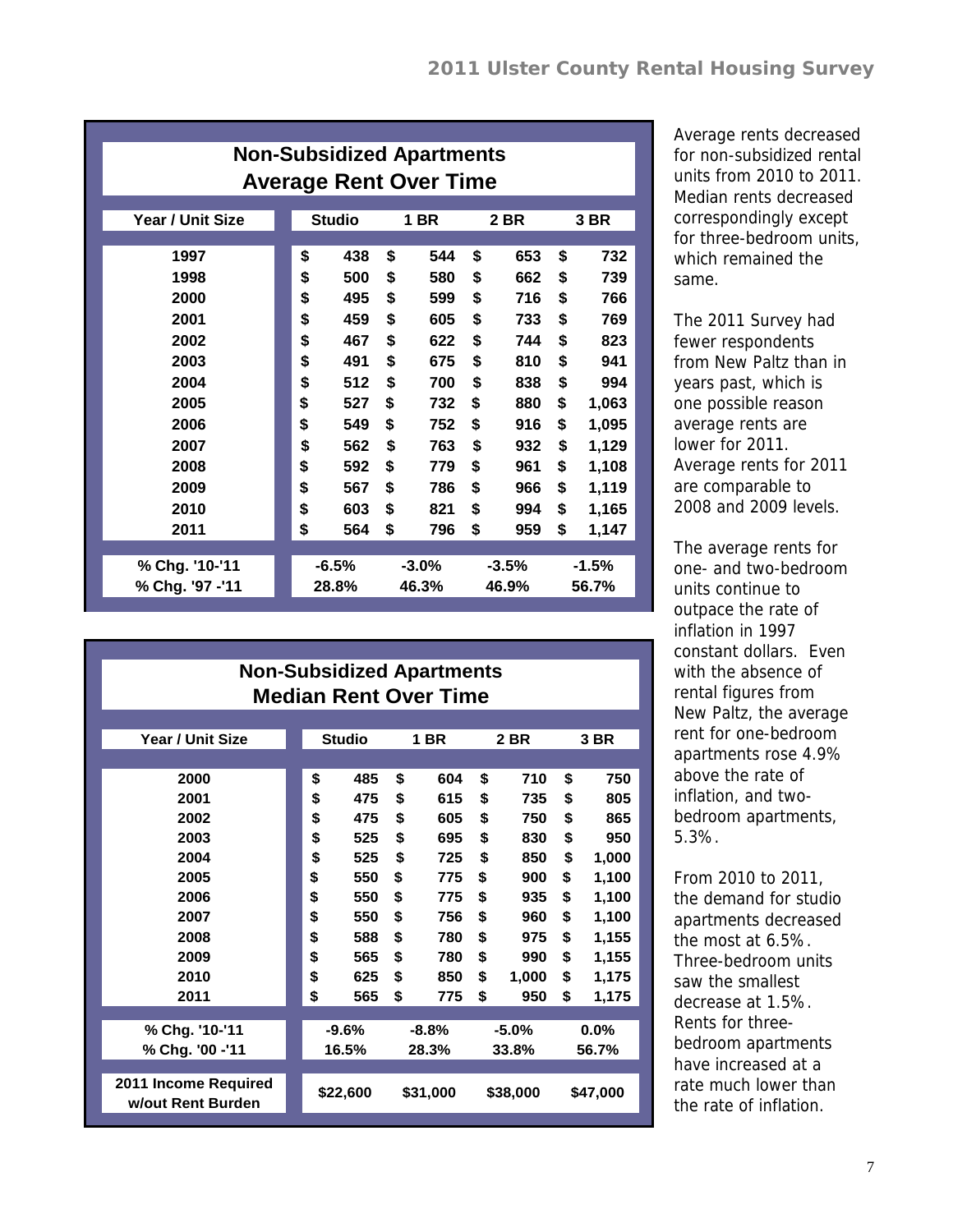The table below compares the 2011 US Dept. of Housing and Urban Dev. (HUD) Fair Market Rents (FMR) to the survey average and median rents for 2011. FMR are used in various government programs to calculate the subsidies for eligible low income renters that will be paid to landlords.

| 2011 Comparison HUD Fair Market Rents/Survey Non-Subsidized Rents |            |             |                       |    |                    |       |                    |  |  |  |  |
|-------------------------------------------------------------------|------------|-------------|-----------------------|----|--------------------|-------|--------------------|--|--|--|--|
|                                                                   |            |             |                       |    |                    |       |                    |  |  |  |  |
| Apt.Type                                                          | <b>FMR</b> | Avg. Rent   | $%$ Diff.<br>\$ Diff. |    | <b>Median Rent</b> |       | \$ Diff.   % Diff. |  |  |  |  |
|                                                                   |            |             |                       |    |                    |       |                    |  |  |  |  |
| <b>Studio</b>                                                     | \$764      | \$<br>564   | \$200<br>35.5%        | \$ | 565                | \$199 | 35.2%              |  |  |  |  |
| <b>1 BR</b>                                                       | \$828      | \$<br>796   | \$32<br>4.0%          | \$ | 775                | \$53  | 6.8%               |  |  |  |  |
| 2 BR                                                              | \$992      | \$<br>959   | \$33<br>3.4%          | \$ | 950                | \$42  | 4.4%               |  |  |  |  |
| 3 BR                                                              | \$1,257    | \$<br>1.147 | 9.6%<br>\$110         | \$ | 1,175              | \$82  | 7.0%               |  |  |  |  |
|                                                                   |            |             |                       |    |                    |       |                    |  |  |  |  |

Currently, HUD Fair Market Rents are in good alignment with survey average and median rents for all units except studio apartments where the FMR is actually substantially higher. This trend of FMR correlating closely with survey rents is heartening, as for many years the FMR were substantially lower than the survey rents.

The table to the right shows vacancy data for surveyed Non-Subsidized Housing for 2011.

The 2011 Vacancy Rate, for Non-Subsidized **Housing** responding to the survey, is 3.08%, with 57 units vacant at the time of the survey.

|                     |                |              |         | <b>Vacant Units by Municipality</b> |                |                |          |
|---------------------|----------------|--------------|---------|-------------------------------------|----------------|----------------|----------|
| <b>Municipality</b> | # Units # Vac. |              | % Vac.  | <b>Municipality</b>                 | # Units # Vac. |                | $%$ Vac. |
|                     |                |              |         |                                     |                |                |          |
| <b>Esopus</b>       | 8              | 0            | 0.0%    | <b>Plattekill</b>                   | 33             | 0              | $0.0\%$  |
| <b>Gardiner</b>     | 9              | 0            | $0.0\%$ | Rosendale                           | 55             | $\mathbf{2}$   | 3.6%     |
| <b>Hurley</b>       | 6              | $\bf{0}$     | $0.0\%$ | <b>Saugerties</b>                   | 147            | $\overline{7}$ | 4.8%     |
| Kingston (C)        | 892            | 23           | 2.6%    | <b>Shandaken</b>                    | 22             | 0              | $0.0\%$  |
| Lloyd               | 128            | $10-10$      | 7.8%    | Shawangunk                          | $\overline{2}$ | 0              | $0.0\%$  |
| <b>Marbletown</b>   | 9              | $\mathbf{0}$ | $0.0\%$ | <b>Ulster</b>                       | 255            | 6              | 2.4%     |
| Marlborough         | 14             | $\bf{0}$     | $0.0\%$ | Wawarsing                           | 137            | $\overline{7}$ | 5.1%     |
| <b>New Paltz</b>    | 96             | $\bf{0}$     | $0.0\%$ | <b>Woodstock</b>                    | 33             | $\mathbf{2}$   | 6.1%     |
| Olive               | 5              | 0            | $0.0\%$ |                                     |                |                |          |
|                     |                |              |         |                                     |                |                |          |

Up until 2010, anecdotal evidence indicated that the rental market in Ulster County had loosened. However, the vacancy rate for 2011 decreased from 2010, when it was at 3.52%. This coincided with an increase in Ulster County and throughout New York State in foreclosures, and offers one explanation for the reduced vacancy rate. The 2010 Decennial Census showed that Ulster County had seen modest population growth in the preceding decade. It also showed that Orange and Dutchess Counties were among the fastest growing counties in New York State. Regional population growth is another possible factor decreasing vacancy rates

Housing professionals recognize a vacancy rate of 5% as an indicator of an optimally functioning rental housing market. A lower than average vacancy rate restricts tenant choice and mobility and gives landlords significant pricing power.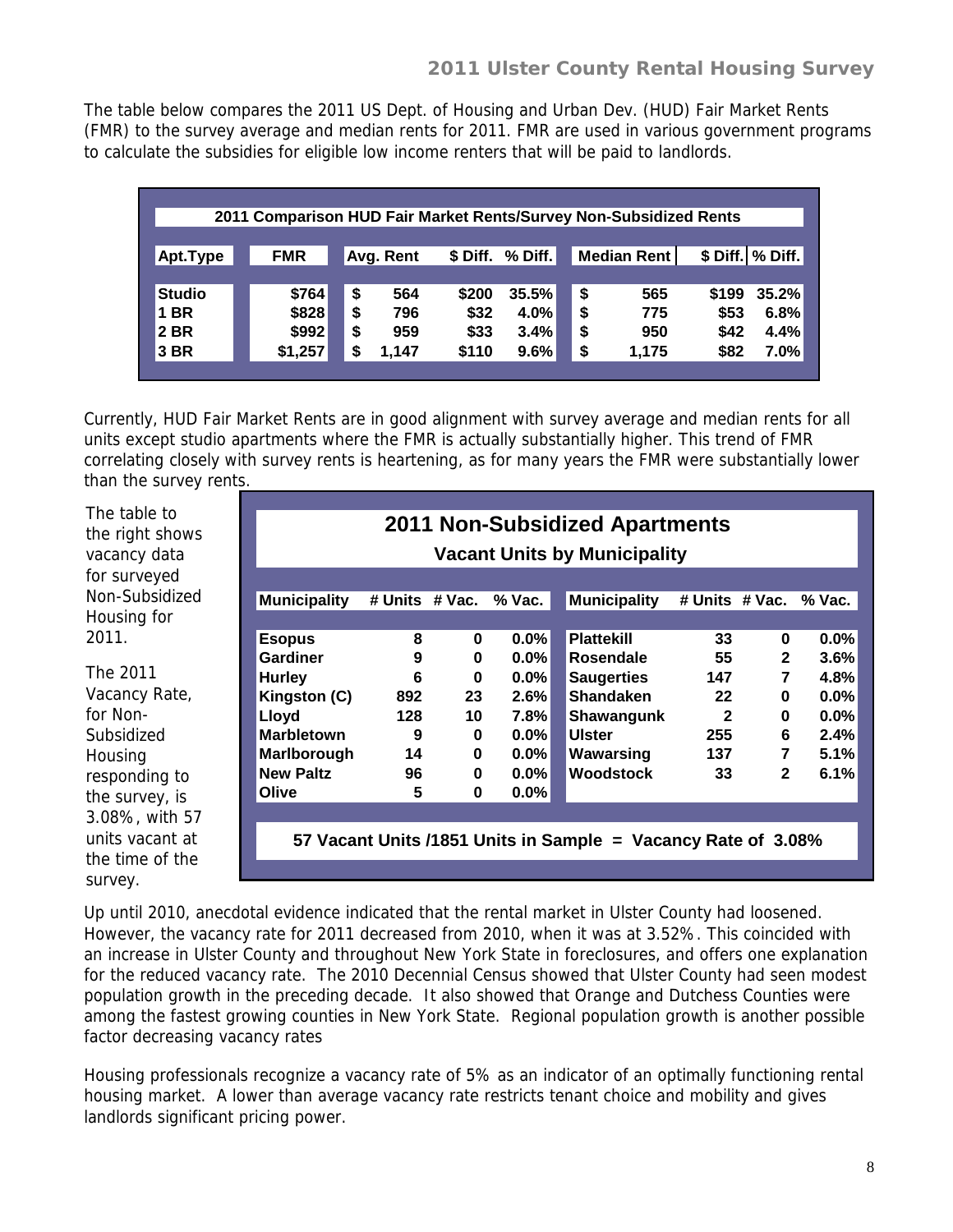

The vacancy rate increased from the years 2000-2009 but has started decreasing, albeit at a slower pace, since 2010

Additional data on rental vacancy is available from the **American Community Survey** (ACS), which is an ongoing survey from the U.S. Census Bureau that collects data every year. The results of this survey are published as one-, three- and five-year estimates. One-year estimates are the least accurate, but allow individuals to make to year to year comparisons. Three- and five-year estimates offer statistics with smaller margins of error, but offer figures for multiyear periods.

According to the ACS, the vacancy rate averages 3.6% for all rental units over the three year period 2006-2008. The 2009-2011 Estimate is the next comparable timeframe, and for this three year period, the vacancy rate averages 6.4%. As the ACS is a sample, margins of error are provided with all statistics. The margin of error for the 2006-2008 Estimate's rental vacancy rate is +/- 1.4% and for 2009-2011 it is +/- 1.8%.

The 2007-2011 Estimate has a vacancy rate average of 5.3% over this five year period with a +/- 1.5% margin of error. Data is not yet available for a comparable five year period.

The **2010 U.S. Decennial Census** reported a vacancy rate of 7.9% for Ulster County. It should be noted that the Decennial Census is a physical count of the entire population in the United States and not a statistical sample.

All vacancy rates referred to in this report are market vacancies, not economic vacancies. The market vacancy rate is the number of units available for rent divided by the total number of rentable units. An economic vacancy is usually characterized as a unit that is not available for rent. Examples of economic vacancies are model units, manager units, units being readied for occupancy, units being used for storage, units being renovated or any unit that is not rentable in its current condition. ACS and Decennial Census vacancy statistics include rental units that are vacant but not available for rent. This would be one reason ACS and Decennial Census vacancy rates are larger than the ones found in the Ulster County Rental Survey.

Differences between market vacancy rates and economic vacancy rates can vary widely. As the focus of this report is the availability and affordability of rental housing from a consumer perspective, market vacancy rate is the vacancy rate provided.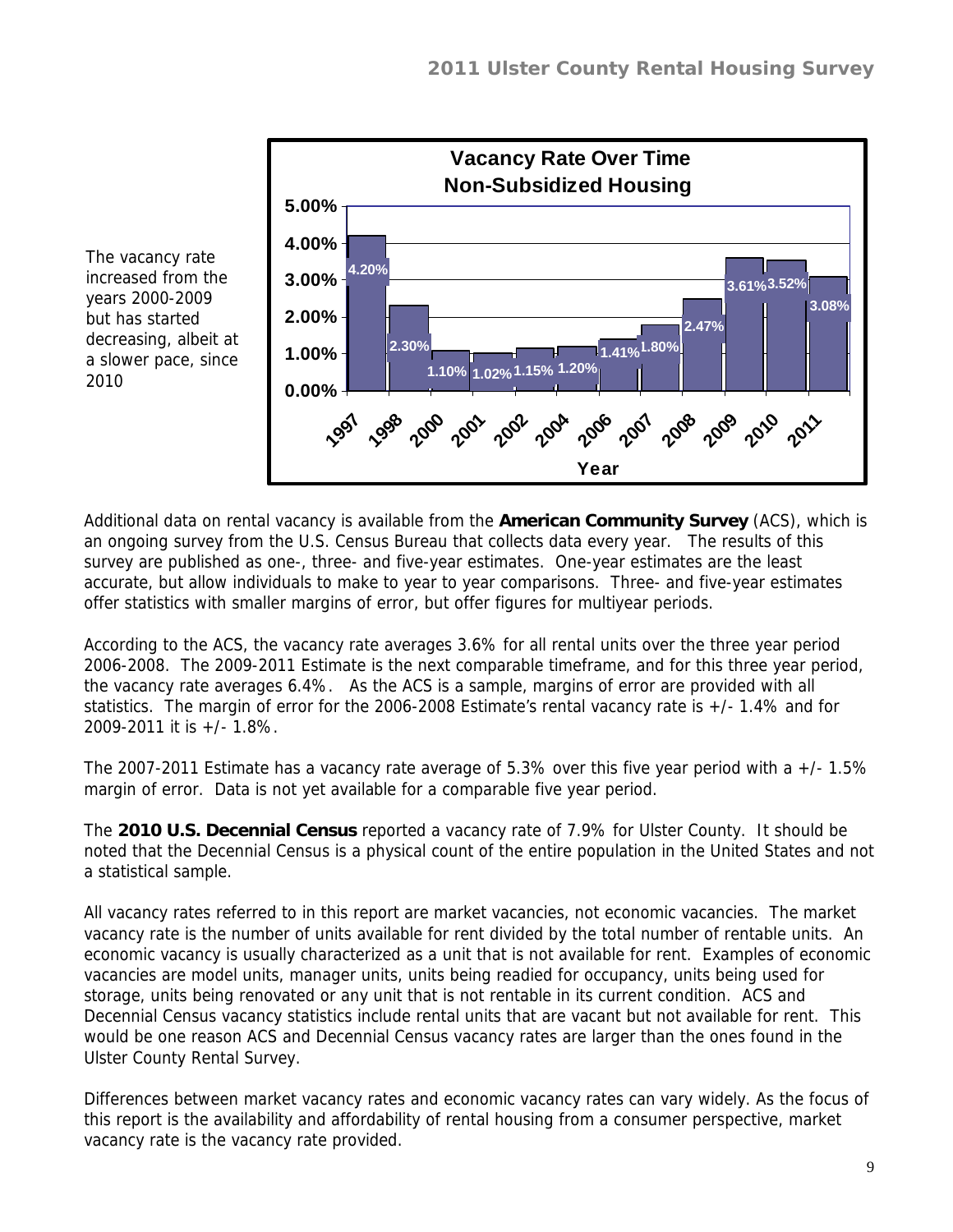**2011 Advertised Rental Housing**

#### **Advertised Rental Housing**

**Advertised Rental Housing** are units that were available for rent at the time that the survey was taken. Advertised Rental Housing may be apartments, mobile homes, row houses or single family detached houses. The information contained in the Advertised Rental Housing section is compiled from the **RUPCO Rent Reasonableness Comparison Log**.

For 2011, a compilation of several months' available rentals from the **Comparison Log** was used. 2011 figures for **Advertised Housing** are from February through September of 2011 and were screened to eliminate duplicate listings.

The sample size for Advertised Rental Housing for 2011 is 258 units. This is a decrease from the 2010 sample of 280 units.

|                             |                     |               |                         |                         |                | <b>Distribution by Municipality/Unit Size</b> |            |
|-----------------------------|---------------------|---------------|-------------------------|-------------------------|----------------|-----------------------------------------------|------------|
|                             |                     |               |                         |                         |                |                                               |            |
| The distribution of         | <b>Municipality</b> | <b>Studio</b> | <b>1 BR</b>             | <b>2 BR</b>             | 3 BR           | <b>Total</b>                                  | % of Total |
| <b>Advertised Rental</b>    |                     |               |                         |                         |                |                                               |            |
| Housing units by size       | Denning             |               |                         |                         | 1              | 1                                             | 0.4%       |
| shows higher numbers of     | <b>Esopus</b>       | $\mathbf{2}$  | 4                       | $\mathbf{2}$            |                | 8                                             | 3.1%       |
| 1 and 2 bedroom units.      | <b>Hurley</b>       |               | 1                       | $\overline{\mathbf{2}}$ |                | 3                                             | 1.2%       |
|                             | Kingston (C)        | 13            | 47                      | 34                      | 38             | 132                                           | 51.0%      |
|                             | Lloyd               |               | 3                       | $\boldsymbol{2}$        |                | 5                                             | 1.9%       |
| The municipality with the   | <b>Marbletown</b>   |               | $\overline{\mathbf{2}}$ | $\overline{2}$          | 1              | 5                                             | 1.9%       |
| highest number of           | Marlborough         |               | 1                       |                         |                |                                               | 0.4%       |
| advertised units is         | <b>New Paltz</b>    |               |                         |                         | 1              | 1                                             | 0.4%       |
| Kingston. Saugerties        | Olive               | 1             | 6                       |                         | $\mathbf{2}$   | 9                                             | 3.5%       |
| <b>Ulster and Wawarsing</b> | <b>Plattekill</b>   |               |                         | $\mathbf{2}$            |                | 3                                             | 1.2%       |
| have a comparable           | <b>Rochester</b>    |               | $\mathbf 2$             | 1                       | $\mathbf{2}$   | 5                                             | 1.9%       |
| number of units.            | Rosendale           |               | 4                       | 5                       | 1              | 10                                            | 3.9%       |
|                             | <b>Saugerties</b>   |               | 11                      | 8                       | 3              | 22                                            | 8.5%       |
|                             | <b>Shandaken</b>    | 1             | 5                       | $\overline{\mathbf{4}}$ | $\overline{2}$ | 12                                            | 4.6%       |
|                             | Shawangunk          |               | 1                       |                         |                | 1                                             | 0.4%       |
|                             | <b>Ulster</b>       | 3             | 11                      | 4                       | $\mathbf{2}$   | 20                                            | 7.7%       |
|                             | Wawarsing           |               | $\overline{7}$          | 6                       | 6              | 19                                            | 7.3%       |
|                             | <b>Woodstock</b>    |               |                         |                         |                | 1                                             | 0.4%       |
|                             |                     |               |                         |                         |                |                                               |            |
|                             | <b>County Total</b> | 20            | 106                     | 73                      | 59             | 258                                           | 100%       |
|                             | % of Total          |               |                         | 7.7% 40.9% 28.2% 22.8%  |                | 100%                                          |            |
|                             |                     |               |                         |                         |                |                                               |            |

The table on the next page gives the Average and Median Rents for Advertised Housing for each municipality and by bedroom count.

The sample size may preclude conclusions with regard to municipalities with highest and lowest rents. Average rents were calculated without regard to the number or type of utilities included in the rental amount.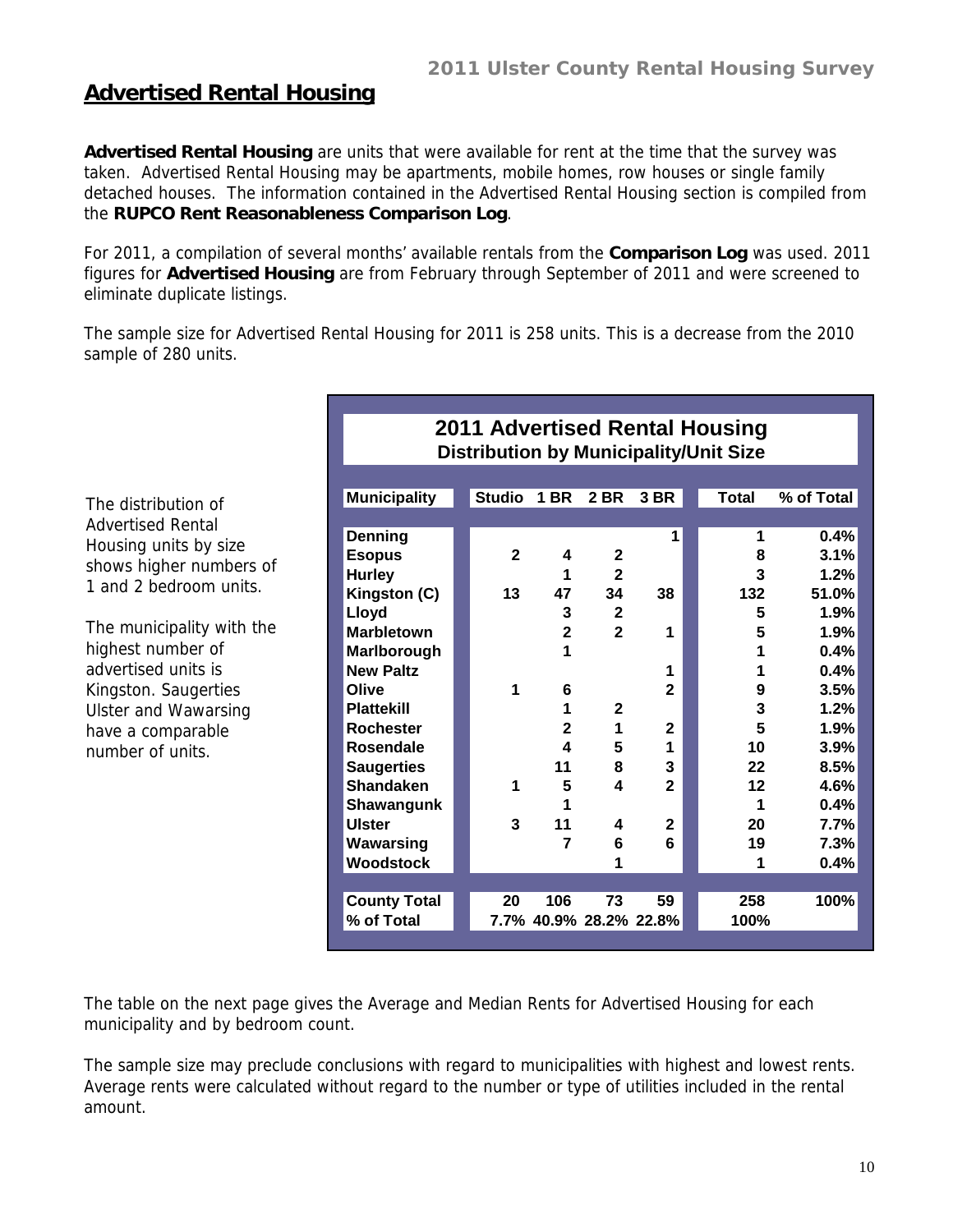|                                                          |  |         |  |    |                |    |               | <b>Advertised Apartments</b> |             |     |    |        |             |    |       |    |        |    |         |    |         |
|----------------------------------------------------------|--|---------|--|----|----------------|----|---------------|------------------------------|-------------|-----|----|--------|-------------|----|-------|----|--------|----|---------|----|---------|
| 2011 Average and Median Rent by Municipality / Unit Size |  |         |  |    |                |    |               |                              |             |     |    |        |             |    |       |    |        |    |         |    |         |
|                                                          |  |         |  |    |                |    |               |                              |             |     |    |        |             |    |       |    |        |    |         |    |         |
| <b>Municipality</b>                                      |  | # Units |  |    | <b>Studios</b> |    |               |                              | <b>1 BR</b> |     |    |        | <b>2 BR</b> |    |       |    | 3 BR   |    |         |    |         |
|                                                          |  |         |  |    | Avg            |    | <b>Median</b> |                              |             | Avg |    | Median |             |    | Avg   |    | Median |    | Avg     |    | Median  |
|                                                          |  |         |  |    |                |    |               |                              |             |     |    |        |             |    |       |    |        |    |         |    |         |
| Denning                                                  |  | 1       |  |    |                |    |               |                              |             |     |    |        |             |    |       |    |        |    | \$1,200 |    | \$1,200 |
| <b>Esopus</b>                                            |  | 8       |  | \$ | 550            | \$ | 550           |                              | \$          | 763 | \$ | 750    |             | \$ | 988   | \$ | 988    |    |         |    |         |
| Hurley                                                   |  | 3       |  |    |                |    |               |                              | \$          | 800 | \$ | 800    |             | \$ | 963   | \$ | 963    |    |         |    |         |
| Kingston (C)                                             |  | 132     |  | \$ | 579            | \$ | 535           |                              | \$          | 728 | \$ | 725    |             | \$ | 880   | \$ | 875    |    | \$1,089 |    | \$1,100 |
| Lloyd                                                    |  | 5       |  |    |                |    |               |                              | \$          | 767 | \$ | 750    |             | \$ | 950   | \$ | 950    |    |         |    |         |
| <b>Marbletown</b>                                        |  | 5       |  |    |                |    |               |                              | \$          | 763 | \$ | 763    |             | \$ | 758   | \$ | 758    |    | \$1.120 |    | \$1,120 |
| Marlborough                                              |  | 1       |  |    |                |    |               |                              | \$          | 650 | \$ | 650    |             |    |       |    |        |    |         |    |         |
| <b>New Paltz</b>                                         |  | 1       |  |    |                |    |               |                              |             |     |    |        |             |    |       |    |        | \$ | 1.300   |    | \$1.300 |
| Olive                                                    |  | 9       |  | \$ | 600            | \$ | 600           |                              | \$          | 708 | \$ | 725    |             |    |       |    |        | \$ | 1,038   |    | \$1,038 |
| <b>Plattekill</b>                                        |  | 3       |  |    |                |    |               |                              | \$          | 975 | \$ | 975    |             | \$ | 1,075 | \$ | 1.075  |    |         |    |         |
| <b>Rochester</b>                                         |  | 5       |  |    |                |    |               |                              | \$          | 675 | \$ | 675    |             | \$ | 800   | \$ | 800    | \$ | 1,175   | \$ | 1,175   |
| Rosendale                                                |  | 10      |  |    |                |    |               |                              | \$          | 725 | \$ | 700    |             | \$ | 953   | \$ | 950    | \$ | 950     | \$ | 950     |
| <b>Saugerties</b>                                        |  | 22      |  |    |                |    |               |                              | \$          | 695 | \$ | 679    |             | \$ | 854   | \$ | 798    | \$ | 958     | \$ | 950     |
| Shandaken                                                |  | 12      |  | \$ | 550            | \$ | 550           |                              | \$          | 678 | \$ | 650    |             | \$ | 738   | \$ | 750    | \$ | 850     | \$ | 850     |
| Shawangunk                                               |  | 1       |  |    |                |    |               |                              | \$          | 750 | \$ | 750    |             |    |       |    |        |    |         |    |         |
| Ulster                                                   |  | 20      |  | \$ | 683            | \$ | 725           |                              | \$          | 745 | \$ | 725    |             | \$ | 949   | \$ | 950    | \$ | 1.065   |    | \$1.065 |
| Wawarsing                                                |  | 19      |  |    |                |    |               |                              | \$          | 710 | \$ | 700    |             | \$ | 867   | \$ | 875    |    | \$1,044 |    | \$1,025 |
| Woodstock                                                |  | 1       |  |    |                |    |               |                              |             |     |    |        |             | \$ | 900   | \$ | 900    |    |         |    |         |
|                                                          |  |         |  |    |                |    |               |                              |             |     |    |        |             |    |       |    |        |    |         |    |         |
| <b>Ulster County</b>                                     |  | 258     |  | \$ | 591            | \$ | 563           |                              | \$          | 726 | \$ | 725    |             | \$ | 885   | \$ | 875    |    | \$1,074 |    | \$1,100 |

|                                          |               |       |               |     |             |     |         | <b>Advertised Apartments</b> |             |       |        |     |       |       |        |       |
|------------------------------------------|---------------|-------|---------------|-----|-------------|-----|---------|------------------------------|-------------|-------|--------|-----|-------|-------|--------|-------|
| <b>Average and Median Rent Over Time</b> |               |       |               |     |             |     |         |                              |             |       |        |     |       |       |        |       |
|                                          |               |       |               |     |             |     |         |                              |             |       |        |     |       |       |        |       |
| <b>Unit Size</b>                         | <b>Studio</b> |       |               |     | <b>1 BR</b> |     |         |                              | <b>2 BR</b> |       |        |     | 3 BR  |       |        |       |
| Year                                     |               | Avg.  | <b>Median</b> |     | Avg.        |     | Median  |                              | Avg.        |       | Median |     | Avg.  |       | Median |       |
|                                          |               |       |               |     |             |     |         |                              |             |       |        |     |       |       |        |       |
| 1997                                     | \$            | 382   |               | n/a | \$          | 474 |         | n/a                          | \$          | 604   |        | n/a | \$    | 688   |        | n/a   |
| 1998                                     | \$            | 408   |               | n/a | \$          | 501 |         | n/a                          | \$          | 651   |        | n/a | \$    | 846   |        | n/a   |
| 2000                                     | \$            | 439   | \$            | 400 | \$          | 534 | \$      | 500                          | \$          | 652   | \$     | 625 | \$    | 861   | \$     | 775   |
| 2001                                     | \$            | 500   | \$            | 475 | \$          | 585 | \$      | 600                          | \$          | 728   | \$     | 740 | \$    | 880   | \$     | 816   |
| 2002                                     | \$            | 575   | \$            | 575 | \$          | 612 | S       | 600                          | \$          | 821   | \$     | 725 | \$    | 867   | \$     | 875   |
| 2004                                     | \$            | 493   | \$            | 500 | \$          | 624 | \$      | 613                          | \$          | 767   | \$     | 763 | \$    | 951   | \$     | 925   |
| 2005                                     | \$            | 552   | \$            | 575 | \$          | 621 | \$      | 650                          | \$          | 751   | \$     | 750 | \$    | 1,030 | \$     | 1,050 |
| 2006                                     | \$            | 530   | \$            | 530 | \$          | 665 | \$      | 680                          | \$          | 939   | \$     | 850 | \$    | 1,100 | \$     | 1,175 |
| 2007                                     | \$            | 625   | \$            | 625 | \$          | 695 | \$      | 700                          | \$          | 843   | \$     | 850 | \$    | 1,074 | S      | 1,090 |
| 2008                                     | \$            | 508   | \$            | 513 | \$          | 713 | \$      | 750                          | \$          | 857   | \$     | 850 | \$    | 1,101 | \$     | 1,100 |
| 2009                                     | \$            | 578   | \$            | 575 | \$          | 724 | \$      | 700                          | \$          | 857   | \$     | 850 | \$    | 1,054 | S      | 1,000 |
| 2010                                     | \$            | 572   | \$            | 550 | \$          | 743 | \$      | 750                          | \$          | 886   | \$     | 875 | \$    | 1,071 | S      | 1,100 |
| 2011                                     | \$            | 591   | \$            | 563 | \$          | 726 | \$      | 725                          | \$          | 885   | \$     | 875 | \$    | 1,074 | \$     | 1,100 |
|                                          |               |       |               |     |             |     |         |                              |             |       |        |     |       |       |        |       |
| % Chg. '10 - '11                         | 3.2%          |       | 2.3%          |     | $-2.3%$     |     | $-3.4%$ |                              | $-0.1%$     |       | 0.0%   |     | 0.3%  |       | 0.0%   |       |
| % Chg. '00 -'11                          | 25.7%         |       | 29.0%         |     | 26.4%       |     | 31.0%   |                              | 26.3%       |       | 28.6%  |     | 19.8% |       | 29.5%  |       |
| % Chg. '97 - '11                         |               | 35.4% |               |     | 34.7%       |     |         |                              |             | 31.8% |        |     |       | 35.9% |        |       |

During the past year, the data show that the trend in rents for Advertised units is inconsistent. Caution is given to ascribing trends over the short term, due to the small sample size. However, in the long run, average and median rents have risen upwards of 20% since the 1997.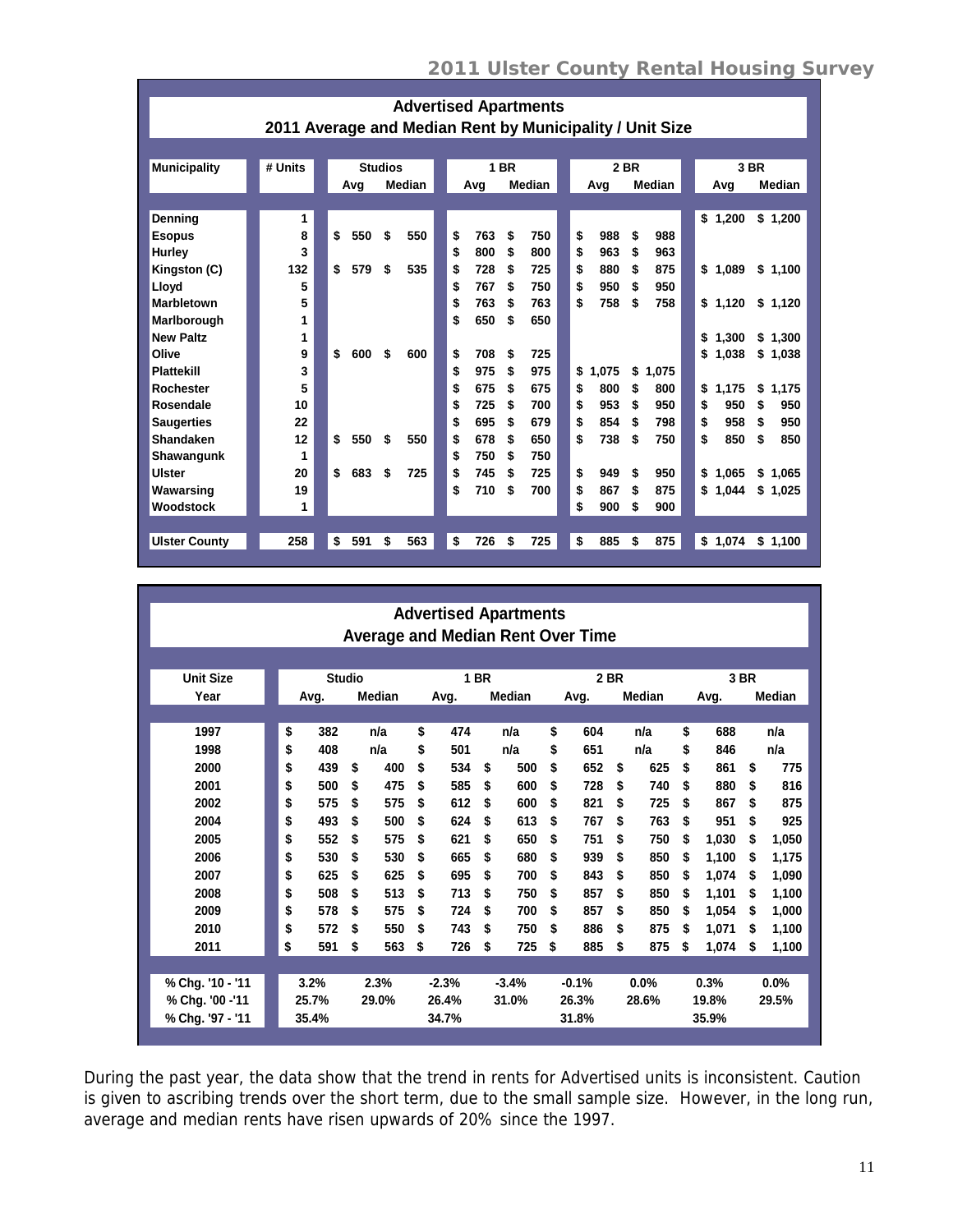# **Subsidized Housing**

**Subsidized Housing** are those rental units that receive the benefit from any of the various types of governmental support in the construction, purchase or rehabilitation of buildings that will house persons with income limitations. Rents are restricted by the income levels of the occupants.

| <b>Ulster County Subsidized Housing</b> |           |                                   |                               |                 |       |                            |      |                                       |                   |  |  |
|-----------------------------------------|-----------|-----------------------------------|-------------------------------|-----------------|-------|----------------------------|------|---------------------------------------|-------------------|--|--|
|                                         |           |                                   | by Municipality and Unit Type |                 |       |                            |      |                                       |                   |  |  |
| <b>Apartment Name</b>                   |           | Type Income                       | <b>Studio</b>                 | 1 <sub>BR</sub> | 2BR   | 3 BR                       | 4+   | <b>Total</b>                          | Municipality      |  |  |
| The Birches at Esopus                   | AV        | EV                                |                               | 64              | 16    |                            |      | 80                                    | <b>Esopus</b>     |  |  |
| <b>Birchwood Village</b>                | PV        | VL.                               |                               |                 | 44    | 36                         |      | 80                                    | Kingston (C)      |  |  |
| <b>Brigham Apartments</b>               | C         | V                                 |                               | 38              |       | $\mathbf{2}$               |      | 40                                    | Kingston (C)      |  |  |
| <b>Colonial Addition</b>                | C         | <b>EVL</b>                        | 32                            |                 |       |                            |      | 32                                    | Kingston (C)      |  |  |
| <b>Colonial Gardens</b>                 | S         | VL                                |                               | 10              | 60    | 28                         |      | 98                                    | Kingston (C)      |  |  |
| <b>Governor Clinton Apts.</b>           | А         | L                                 | 15                            | 77              |       |                            |      | 92                                    | Kingston (C)      |  |  |
| <b>Hasbrouck Avenue</b>                 | PH        | EV                                |                               |                 | 4     | 1                          | 1    | 6                                     | Kingston (C)      |  |  |
| Hunter St.                              | DS        | EV                                |                               | 3               | 3     | 1                          |      | 7                                     | Kingston (C)      |  |  |
| <b>Rondout Gardens</b>                  | DS        | VL                                | 42                            | 20              | 29    | 24                         | 16   | 131                                   | Kingston (C)      |  |  |
| <b>Spring Brook Village</b>             | N         | EV                                | 8                             | 20              | 70    | 24                         |      | 122                                   | Kingston (C)      |  |  |
| <b>Stuyvesant Charter Apts.</b>         | <b>DS</b> | EVL                               |                               | 40              | 80    |                            |      | 120                                   | Kingston (C)      |  |  |
| <b>Stuyvesant Hotel</b>                 | <b>CH</b> | EV                                |                               | 40              |       |                            |      | 40                                    | Kingston (C)      |  |  |
| <b>The Kirkland</b>                     | N         | L                                 |                               | 5               |       |                            |      | 5                                     | Kingston (C)      |  |  |
| <b>Wiltwyck Gardens</b>                 | C         | <b>EVL</b>                        | 30                            | 30              |       |                            |      | 60                                    | Kingston (C)      |  |  |
| <b>Yosman Tower Apts.</b>               | C         | L                                 | 70                            | 34              |       |                            |      | 104                                   | Kingston (C)      |  |  |
| Golden View                             | A         | EV                                |                               | 51              |       |                            |      | 51                                    | <b>Lloyd</b>      |  |  |
| <b>Milton Harvest</b>                   | А         |                                   |                               | 47              |       |                            |      | 47                                    | Marlborough       |  |  |
| Jenny's Garden                          | C         | V                                 |                               | 66              |       |                            |      | 66                                    | Marlborough       |  |  |
| <b>Huguenot Park Apts.</b>              | A         | V                                 |                               | 24              |       |                            |      | 24                                    | <b>New Paltz</b>  |  |  |
| <b>Meadowbrook Farms I</b>              | N         | EV                                |                               | 36              | 64    |                            |      | 100                                   | <b>New Paltz</b>  |  |  |
| Meadowbrook Farms II                    | D         | L                                 |                               | 50              | 8     | 4                          |      | 62                                    | <b>New Paltz</b>  |  |  |
| <b>Tongore Pines</b>                    | C         | EV                                |                               | 19              |       |                            |      | 19                                    | Olive             |  |  |
| <b>Blair Road</b>                       | N         | V                                 |                               |                 | 9     |                            |      | 9                                     | <b>Rochester</b>  |  |  |
| Park Heights                            | C         | $\overline{\mathsf{v}}$           |                               | 40              |       |                            |      | 40                                    | Rosendale         |  |  |
| <b>Brede Building</b>                   | N         | EV                                |                               | 4               | 3     |                            |      | 7                                     | <b>Saugerties</b> |  |  |
| <b>Saugerties Senior Hsing.</b>         | А         | <b>EVL</b>                        | 31                            | 31              |       |                            |      | 62                                    | <b>Saugerties</b> |  |  |
| The Mill                                | A         | ۷                                 | 15                            | 74              |       |                            |      | 89                                    | <b>Saugerties</b> |  |  |
| <b>Hickory Ridge Apts.</b>              | D         | EV                                |                               | 32              | 13    | 3                          |      | 48                                    | <b>Saugerties</b> |  |  |
| <b>The Birches</b>                      | А         | VL.                               |                               | 52              | 8     |                            |      | 60                                    | <b>Saugerties</b> |  |  |
| Shandaken Village Apts.                 | C         | <b>EVL</b>                        |                               | 24              |       |                            |      | 24                                    | Shandaken         |  |  |
| <b>Elsie's Meadow</b>                   | A         | EV                                |                               | 24              |       |                            |      | 24                                    | Shawangunk        |  |  |
| <b>Chambers Court</b>                   | C         | VL                                |                               | 60              | 12    |                            |      | 72                                    | Ulster            |  |  |
| The Birches at Chambers                 | А         | L                                 |                               | 52              | 14    |                            |      | 66                                    | Ulster            |  |  |
| Seven Greens                            | C         | L                                 | 1                             | 123             |       |                            |      | 124                                   | Ulster            |  |  |
| <b>Canal Lock Apts</b>                  | D         | FV                                |                               | R               | 32    | 12                         |      | 52                                    | Wawarsing         |  |  |
| <b>Ellenville Public Housing</b>        | D         | EVL                               |                               | 4               | 15    | 15                         |      | 34                                    | Wawarsing         |  |  |
| Ellenville Regional Sr. Hsn.            | Α         | VL                                |                               | 143             |       |                            |      | 143                                   | Wawarsing         |  |  |
| <b>Ellenville Seniors Hsing.</b>        | C         | EVL                               |                               | 30              |       |                            |      | 30                                    | Wawarsing         |  |  |
| <b>Glusker Gardens</b>                  | C         | EV                                |                               | 30              | 2     |                            |      | 32                                    | Wawarsing         |  |  |
| <b>Woodstock Meadows</b>                | C         | EV                                |                               | 24              |       |                            |      | 24                                    | Woodstock         |  |  |
| Total by # Bedrms.                      |           |                                   | 244                           | 1429            | 486   | 150                        | 17   | 2,326                                 |                   |  |  |
| % by # Bedrms.                          |           |                                   | 10.5%                         | 61.4%           | 20.9% | 6.4%                       | 0.7% |                                       |                   |  |  |
|                                         |           |                                   |                               |                 |       | <b>Income Legend</b>       |      |                                       |                   |  |  |
| <b>Type Legend</b><br>A - All Seniors   |           | N - No Target Population          |                               |                 |       |                            |      |                                       |                   |  |  |
| C - All Seniors & Disabled              |           | P - Some units for Single Parents |                               |                 |       |                            |      | E - < 30% of Area Median Income (AMI) |                   |  |  |
| D - Some units for Disabled             |           | S - Some units for Seniors        |                               |                 |       | V - Very Low 30 - 50% AMI  |      |                                       |                   |  |  |
| H - Some units for Homeless             |           | V - Veteran Preference            |                               |                 |       | L - Low Income 50-80 % AMI |      |                                       |                   |  |  |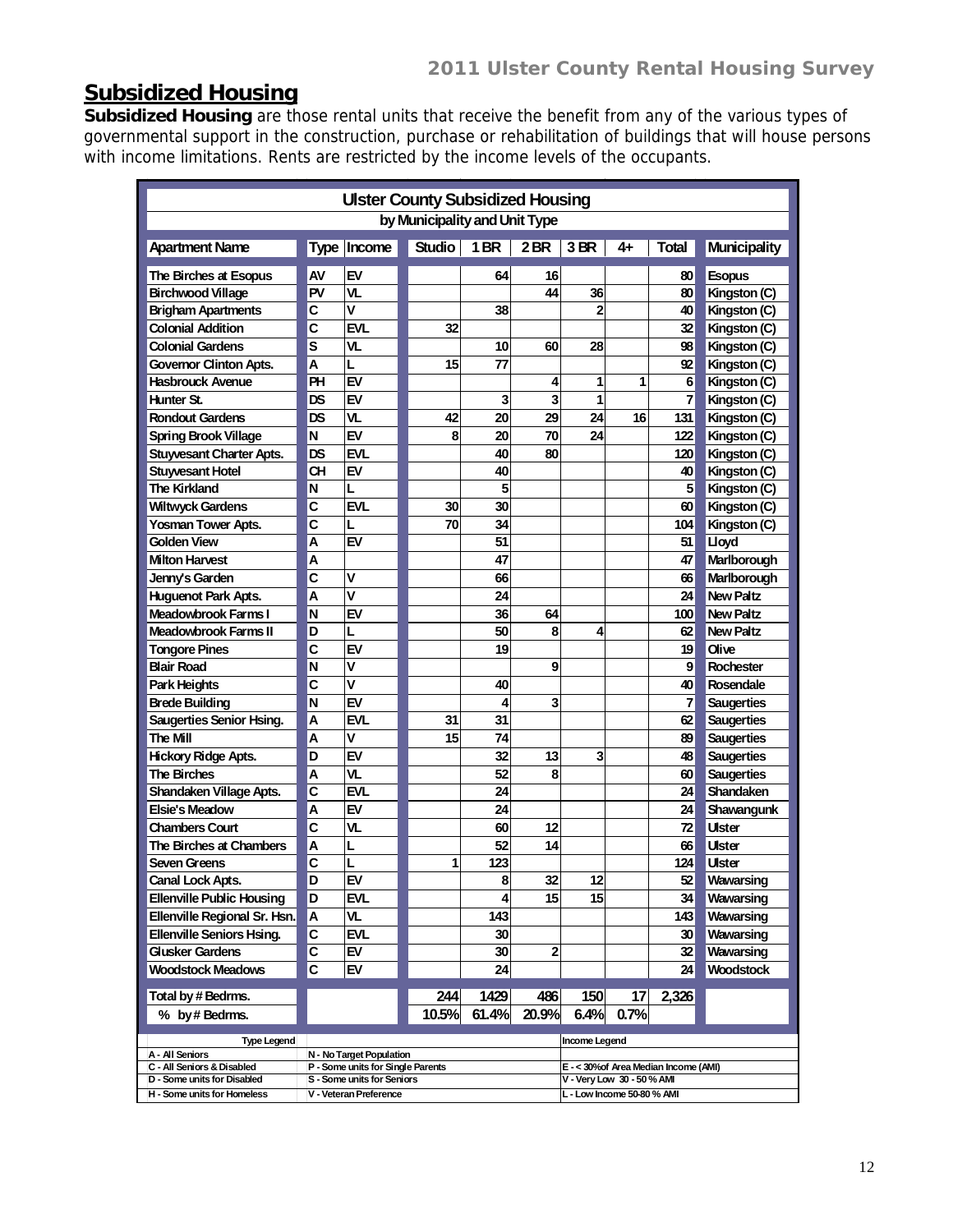Of the 2,326 subsidized housing units in Ulster County, 862 are age restricted, meaning they only allow seniors. Some allow residents from age 55 and over, while others are 62 and over. Another 583 units are for seniors and the disabled, even if younger than 55 years old. In Ulster County, nearly sixty percent of the subsidized housing is exclusively senior housing or housing for seniors and younger individuals with disabilities.

Most of the subsidized complexes in the county contain some units that are handicapped accessible and also some that are fully ADA compliant. Generally, handicapped units will not be left vacant if there is no handicapped tenant to rent it. However, the occupying tenant must sign a statement acknowledging that should the unit be needed for a handicapped tenant, the he or she will be moved to another unit.

Some subsidized housing units are restricted to single parents or the homeless. Others give preference to other targeted populations such as veterans or the frail elderly.

Income limitations also vary among the different subsidized entities depending on their financing, but none are permitted to accept tenants with incomes over 80% of the Area Median Income (AMI), adjusted for family size. The 2011 AMI for a family of four in Ulster County is \$72,875. In order to qualify for subsidized housing, a family of four could not have income greater than 80% of the AMI or \$58,300 and for some subsidized housing the income limit would be substantially less.

| <b>Subsidized Housing</b>                                           |     |                                |       |                      |       |                        |          |  |  |
|---------------------------------------------------------------------|-----|--------------------------------|-------|----------------------|-------|------------------------|----------|--|--|
| <b>Compare Distribution of Units by Municipality vs. Population</b> |     |                                |       |                      |       |                        |          |  |  |
|                                                                     |     |                                |       |                      |       |                        |          |  |  |
| Municipality                                                        |     | # of Units  % of Units  % Pop. |       | <b>Municipality</b>  |       | # of Units  % of Units | $\%$ Pop |  |  |
|                                                                     |     |                                |       |                      |       |                        |          |  |  |
| <b>Denning</b>                                                      | 0   | $0.0\%$                        | 0.3%  | Olive                | 19    | 0.9%                   | 2.6%     |  |  |
| <b>Esopus</b>                                                       | 80  | 3.6%                           | 5.2%  | <b>Plattekill</b>    | 0     | $0.0\%$                | 5.6%     |  |  |
| <b>Gardiner</b>                                                     | 0   | $0.0\%$                        | 2.9%  | <b>Rochester</b>     | 9     | 0.4%                   | 3.9%     |  |  |
| Hardenburgh                                                         | 0   | 0.0%                           | 0.1%  | Rosendale            | 40    | 1.8%                   | 3.6%     |  |  |
| <b>Hurley</b>                                                       | 0   | $0.0\%$                        | 3.7%  | <b>Saugerties</b>    | 266   | 11.9%                  | 10.6%    |  |  |
| <b>Kingston City</b>                                                | 937 | 41.9%                          | 13.2% | <b>Shandaken</b>     | 24    | 1.1%                   | 1.8%     |  |  |
| <b>Kingston Town</b>                                                | 0   | $0.0\%$                        | 0.5%  | Shawangunk           | 24    | 1.1%                   | 6.8%     |  |  |
| Lloyd                                                               | 51  | 2.3%                           | 5.6%  | <b>Ulster</b>        | 262   | 11.7%                  | 7.1%     |  |  |
| <b>Marbletown</b>                                                   | 0   | $0.0\%$                        | 3.3%  | Wawarsing            | 291   | 13.0%                  | 7.8%     |  |  |
| Marlborough                                                         | 113 | 5.1%                           | 4.6%  | <b>Woodstock</b>     | 24    | 1.1%                   | 3.5%     |  |  |
| <b>New Paltz</b>                                                    | 186 | 8.3%                           | 7.2%  | <b>Ulster County</b> | 2,326 | 100.0%                 | 100.0%   |  |  |
|                                                                     |     |                                |       |                      |       |                        |          |  |  |
| Total 2,326 Units                                                   |     |                                |       |                      |       |                        |          |  |  |

The City of Kingston contains 42.0% of the county's subsidized housing units. Nearly eighty-seven percent of all subsidized units are concentrated in the following municipalities: City of Kingston, New Paltz (town and village), Saugerties (town and village), the Town of Ulster and Wawarsing (including Ellenville). These municipalities contain 53.6% of the population in Ulster County.

For 2011 waiting times varied in subsidized housing complexes, but generally reported wait times of one or two years. Eleven reported wait times of up to one year. Another ten reported wait times of up to two years. One reported a wait time of up to a year and a half. Two cannot have waiting lists as they house the homeless. Three reported no wait time. Another three had wait times greater than two years, but not more than three. Six had wait times of less than a year, some as short as three months. The rest do not keep wait lists.